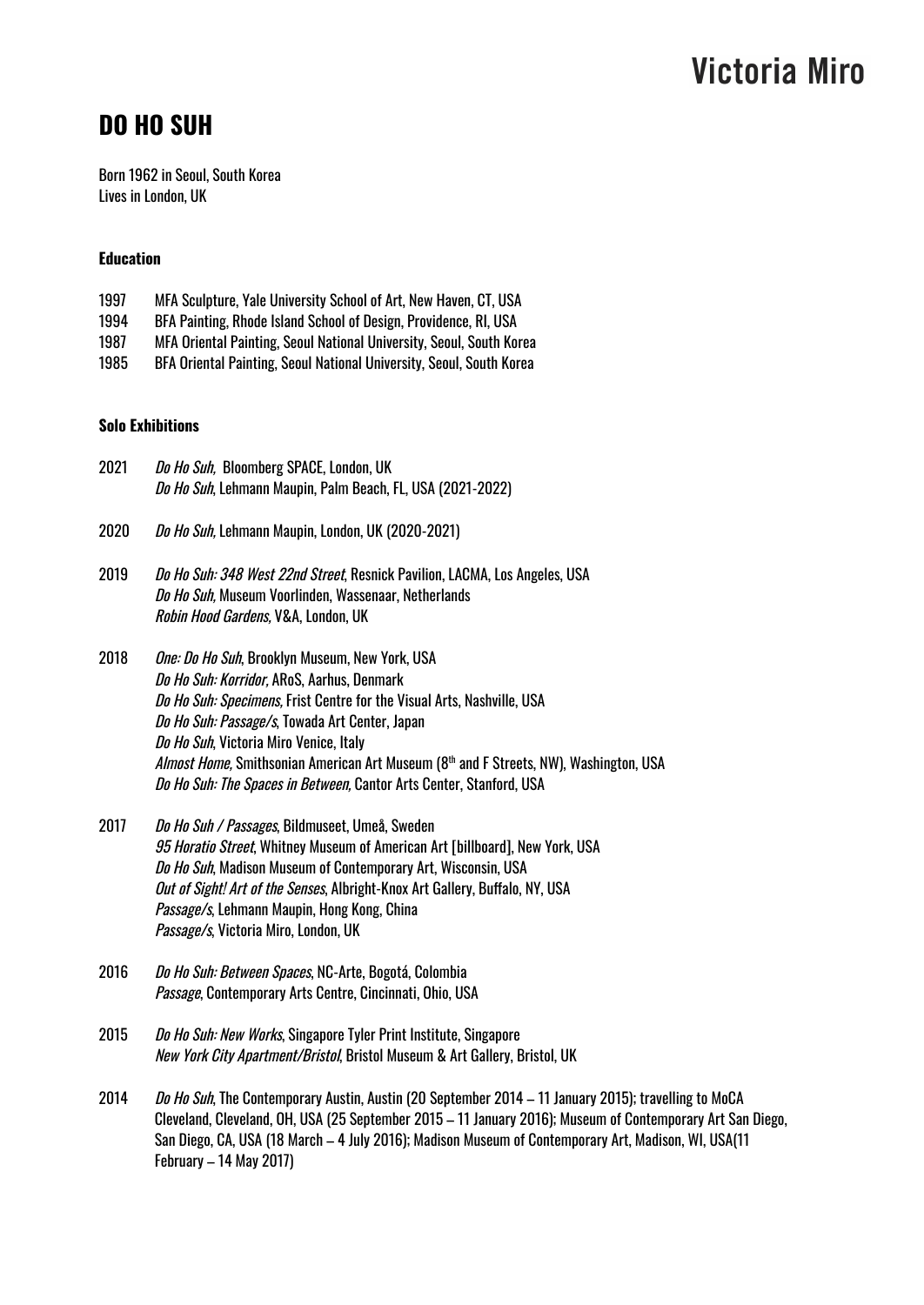Drawings, Lehmann Maupin Gallery, New York, NY, USA

- 2013 Lehmann Maupin, Hong Kong, China Home within Home within Home within Home, National Museum of Contemporary Art, Seoul, South Korea In Between Hotel, Gwangju Folly II, Gwangju, South Korea\* New thread drawings, Dieu Donne, New York, NY, USA
- 2012 Perfect Home, 21st Century Museum of Contemporary Art, Kanazawa, Japan In-Between, Hiroshima City Museum of Contemporary Art, Hiroshima, Japan Fallen Star, Stuart Collection, University of California, San Diego, CA, USA\* Blueprint, Hiroshima City Museum of Contemporary Art, Hiroshima, Japan Home Within Home, Leeum, Samsung Museum of Art, Seoul, South Korea Cause and Effect, Western Washington University, Bellingham, USA\*
- 2011 Luminous: The Art of Asia, Seattle Art Museum, Seattle, USA Wielandstr. 18, 12159, DAAD Galerie, Berlin, Germany Home within Home, Lehmann Maupin, New York, USA Do Ho Suh, Singapore Tyler Print Institute, Singapore Staircase-III, Tate Modern, London, UK\*
- 2010 Cause and Effect. The Hite Cultural Foundation, Seoul, South Korea\* Bridging Home, Touched, Liverpool Biennial, Liverpool, UK\* A Perfect Home: Bridge Project, Slade School of Fine Art, University College London, UK Karma, Albright-Knox Art Gallery, Buffalo, USA\*
- 2009 Karma, Kyungbang Times Square, Seoul, South Korea\*
- 2007 Reflection, Lehmann Maupin, New York, USA Cause and Effect, Lehmann Maupin, New York, USA Cause and Effect, Towada Art Center, Towada, Japan\*
- 2006 The Speculation Project, Sun Contemporary, Seoul, South Korea
- 2005 Staircase, The 21st Century Museum of Contemporary Art, Kanazawa, Japan\* The Fabric Workshop and Museum, Philadelphia, PA, USA Reflection, Maison Hermes, Tokyo, Japan
- 2004 Galeria Soledad Lorenzo, Madrid, Spain Freer Gallery of Art and Arthur M. Sackler Gallery of Art: The National Museum of Asian Art at the Smithsonian Institute, Washington, D.C., USA Lehmann Maupin, New York, USA
- 2003 Brown University, Providence, RI, USA Lehmann Maupin, New York, NY, USA ArtSonje Center, Seoul, South Korea The Perfect Home, Kemper Museum of Contemporary Art, Kansas City, MI, USA Seattle Art Museum, Seattle, WA, USA
- 2002 Some/One, Nerman Museum of Contemporary Art, Overland Park, KN, USA\* Unsung Founders Memorial, University of North Carolina at Chapel Hill, NC, USA\* Serpentine Gallery, London, UK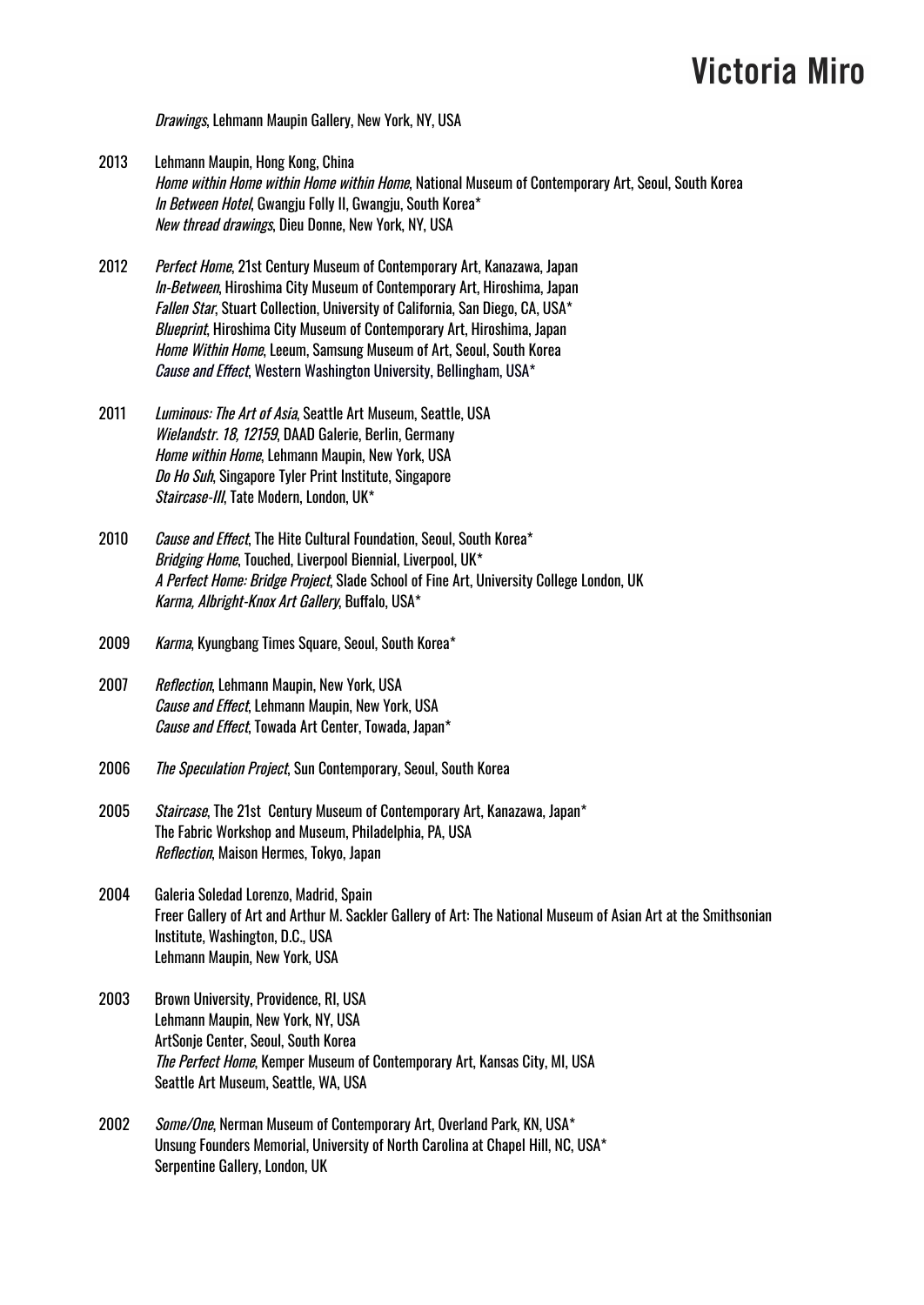- 2001 Some/One, Whitney Museum of American Art at Philip Morris, New York, NY, USA
- 2000 Lehmann Maupin, New York, NY, USA
- 1999 Seoul Home/L.A. Home, Korean Cultural Center, Los Angeles, CA, USA Sight-Seeing, NTT InterCommunication Center, Tokyo, Japan

\*Site-specific commissioned project

#### **Group Exhibitions**

2022 Stitched, Ordovas, London, UK

2021 Broken Landscapes - Have our cities failed, JUT Foundation, Taipei, Taiwan Portable Sculpture, Henry Moore Institute, Leeds, UK Portals, NEON Foundation, Athens, Greece The Distance from Here, Jameel Arts Centre, Dubai, UAE (2021-2022) Likeness and Legacy in Korean Portraiture, Asian Art Museum, San Francisco, CA, USA Colección Jumex: Ambient Temperature, Jumex Museum, Mexico City, Mexico (2021-2022)

- 2020 For a Dreamer of Houses, Dallas Museum of Art, Dallas, TX, USA Collection Rehang, Seattle Asian Art Museum, Seattle, USA MMCA Permanent Collection 2020+, National Museum of Modern and Contemporary Art, Seoul, South Korea Collection Exhibition: Scales, Kanazawa 21st Century Museum of Contemporary Art, Kanazawa, Japan
- 2019 Chicago Architecture Biennial, Chicago, USA WAKING DREAM, Ruby City, San Antonio, Texas, USA; travelling to Minneapolis Institute of Art (2020); Cantor Arts Center, Stanford, USA (2020) Lexicon: The Language of Gesture in 25 Years at Kemper Museum, Kemper Museum of Contemporary Art, Kansas

City, USA

Boundless Encounters: the 3rd Hangzhou Triennial of Fiber Art, Zhejiang Art Museum, Hangzou, China Crossing Lines, Constructing Home: Displacement and Belonging in Contemporary Art, Harvard Art Museums, Cambridge, MA, USA

Homo Faber: Craft in Contemporary Sculpture, Asia Culture Center, Gwangju, South Korea When Home Won't Let You Stay: Migration Through Contemporary Art, Institute of Contemporary Art Boston, Boston, travelling to Minneapolis Insititute of Art (2020); Cantor Arts Center, Stanford, USA (2021) Home, The Peninsula, New York, USA Space Exploration, Gyeongnam Art Museum, Changworm, South Korea

2018 *Collection Asian Landscapes / Awazu Kiyoshi: Makurihirogeru 5*, 21st Century Museum of Contemporary Art Kanazawa, Japan (2018-2019) Robin Hood Gardens: A Ruin in Reverse, La Biennale di Venezia with the Victoria and Albert Museum, 16th International Architecture Exhibition, Venice, Italy\* Architectural Ethnography from Tokyo: Guidebooks and Projects on Livelihood, Japan Pavilion, 16th International Architecture Exhibition, Venice, Italy Shelter in the Storm. A Look at the Exile in the MUSAC Collection, Museo de Arte Contemporáneo de Castilla y León, Spain Speech Acts: Reflection-Imagination-Repetition, Manchester Art Gallery, Manchester, UK No Place Like Home, Museu Colecao Berardo, Lisbon, Portugal The House Imaginary, San Jose Museum of Art, San Jose, USA

Collection Asian Landscapes / Awazu Kiyoshi: Makurihirogeru 5, 21st Century Museum of Contemporary Art,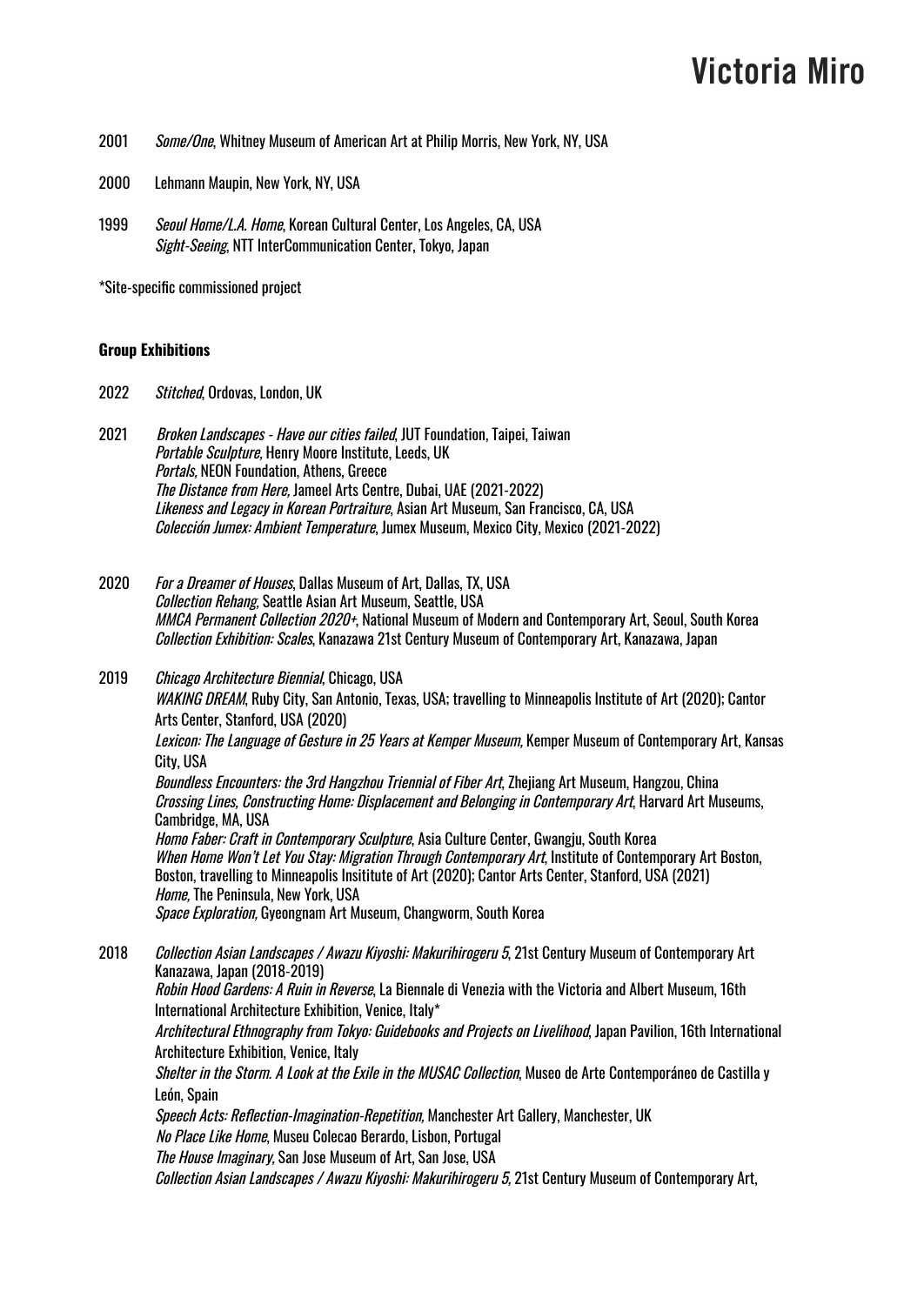Kanazawa, Japan Altering Home, Culture City of East Asia project, 21st Century Museum of Contemporary Art, Kanazawa, Japan

- 2017 *Victors for Art: Michigan's Alumni Collectors Part II: Abstraction*, University of Michigan, Museum of Art, Ann Arbor, USA Lesson Zero, National Museum of Modern and Contemporary Art, Seoul, South Korea Out of Sight! Art of the Senses, Albright-Knox Art Gallery, Buffalo, NY, USA Art Night 2017, Christ Church Spitalfields, London, UK The approach, Gazelli Art House, Baku, Azerbaijan
- 2016 No Place Like Home, Israel Museum, Jerusalem, Israel On Site, Petit Palais, FIAC, Paris, France An Atlas of Mirrors, Singapore Biennale 2016, Singapore Art Museum, Singapore Home Land Security, FOR-SITE Foundation, San Francisco, CA, USA Don't Look Back: The 1990s at MOCA, The Geffen Contemporary at MOCA, Los Angeles, CA, USA Transformation, CoBo House, Hong Kong, China San Antonio Museum of Art, San Antonio, TX, USA The Architecture of Life, UC Berkeley Art Museum and Pacific Film Archive, Berkeley, CA, USA Naples Collects, The Baker Museum, Naples, Florida, USA

2015 *Dimensions Variables – Artists and Architecture*, Pavillon De L'Arsenal, Paris, France Going Public: International Art Collectors in Sheffield, Millenium Gallery, Museum Sheffield, Sheffield, UK Lille 3000, Lille, France MAM Collection 002: Existence and Space - Suh Do Ho + Po Po, Mori Art Museum, Tokyo, Japan Esprit Dior, Dongdaemun Design Plaza (DDP), Seoul, South Korea Apparitions: Frottages and Rubbings from 1860 to Now, Hammer Museum, Los Angeles, California, USA; Menil Collection, Houston, Texas, USA Beyond the Buzz: New Forms, Realities, and Environments in Digital Fabrication, Minneapolis College of Art and Design, Minneapolis, Minnesota, USA

2014 M Home, Ullens Center for Contemporary Art, Beijing, China Please Enter, curated by Beth Rudin DeWoody, Franklin Parrasch Gallery, New York, New York, USA Entorno Crítico, Centro de Arte Caja de Burgos, Burgos, Spain Bloodflames Revisited, Curated by Phong Bui, Paul Kasmin Gallery, New York, New York, USA Faux Sho', Islip Art Museum, East Islip, New York, USA *Leeum Inauguration 10<sup>th</sup> Anniversary*, Leeum, Samsung Museum of Art, Seoul, South Korea Atopia, Migration, Heritage and Placelessness – Works from the Thyssen-Bornemisza Art Contemporary Collection, Museo de Arte de Zapopan, Guadalajara, Mexico Myth/History: YUZ Collection of Contemporary Art, YUZ Museum, Shanghai, China Striking Resemblance: The Changing Art of Portraiture, Zimmerli Art Museum, Rutgers University, New Brunswick, New Jersey, USA Perth International Arts Festival, Australia

- 2013 Unknown Forces, Tophanie-I Amire Gallery, Istanbul, Turkey Everyday Life – 2013 Asian Art Biennial, National Taiwan Museum of Fine Arts, Taichung, Taiwan Power, Where Does the Beauty Lie? Seoul Olympic Museum of Art, Seoul, South Korea Homebodies, Museum of Contemporary Art, Chicago, IL, USA The 5th Auckland Triennial: If you were to live here …,, Auckland Art Gallery, Auckland, New Zealand 0 to 60:Contemporary Art, North Carolina Museum of Art, Raleigh, NC, USA
- 2012 *Dislocation*, Daegu Art Museum, Daegu, South Korea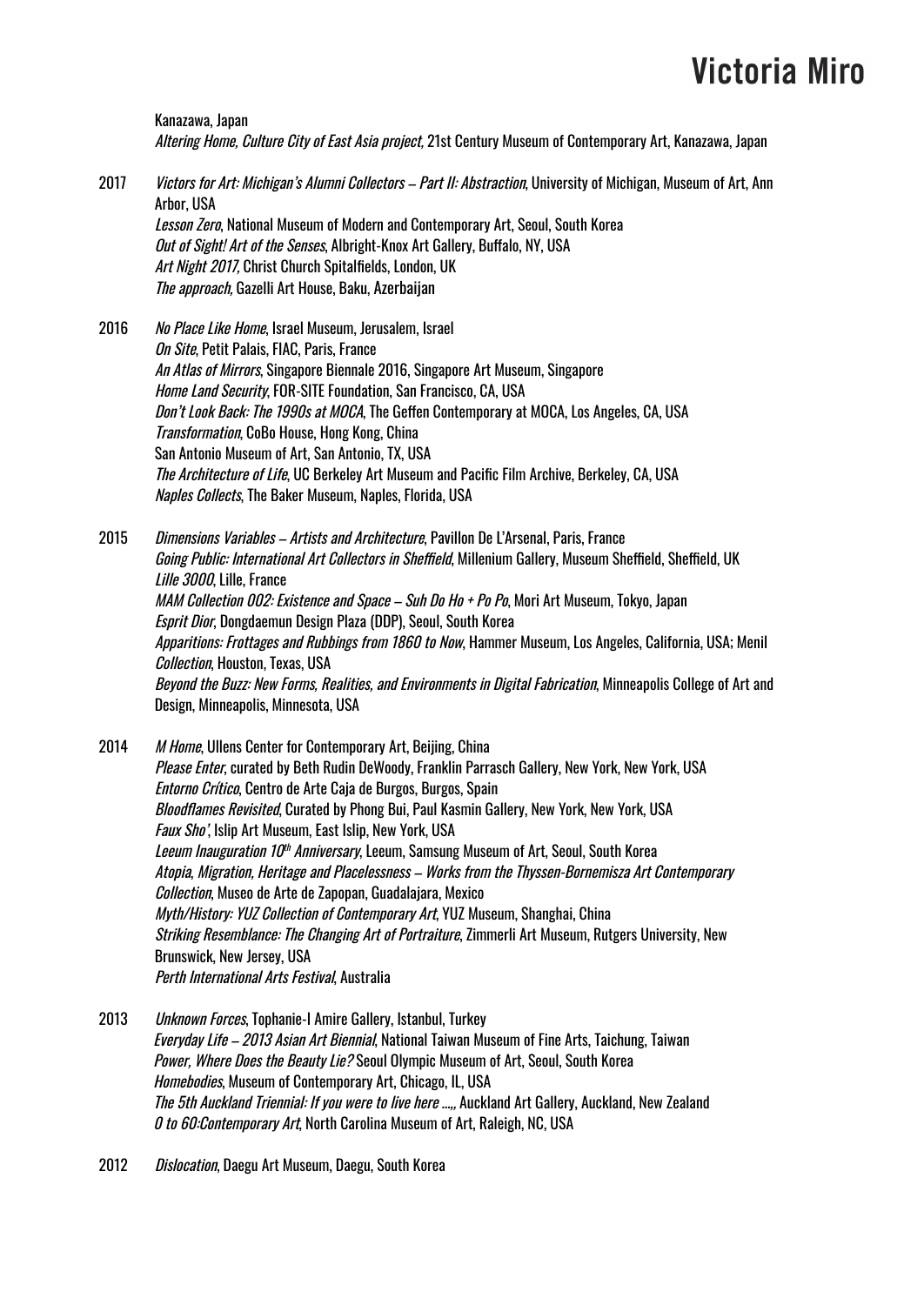Deogsugung Project, National Museum of Contemporary Art, Korea- Deoksugung, Seoul, South Korea Roundtable, The 9th Gwangju Biennale 2012, Gwangju, South Korea San Antonio Collects Contemporary, San Antonio Museum of Art, San Antonio, TX, USA Lehmann Maupin Gallery at Singapore Tyler Print Institute, STPI, Singapore Watch This Space: Works from the AGO's Contemporary Collection, Art Gallery of Ontario, Toronto, Canada

2011 East ex East, Brand New Gallery, Milan Luminous: The Art of Asia, Seattle Art Museum, Seattle, WA, USA 2011 Haein Art Project, Haeinsa, Hapcheon, South Korea Against All Odds Project, Banaki Museum, Athens, Greece Korean Rhapsody, Leeum, Seoul, South Korea Dreamscapes, The Pulitzer Foundation for the Arts, St. Louis, MI, USA Human Nature: Contemporary Art From the Collection, Los Angeles County Museum of Art, Los Angeles, CA, USA The Spirituality of Place, Gutstein Gallery, Savannah College of Art and Design, Savannah, GA, USA

2010 Mapping Identity, Cantor Fitzgerald Gallery, Haverford College, Haverford, PA, USA The Hidden City: Selections from Martin Z. Margulies Foundation, Tampa Art Museum, Tampa, FL, USA Beyond/In Western New York 2010: Alternating Currents, Albright-Knox Art Gallery, Buffalo, NY, USA Touched, Liverpool Biennial, Liverpool, UK Trust, Media City Seoul, Seoul, South Korea People Meet in the Architecture, Venice Architecture Biennale, Venice, Italy Setouchi International Art Festival, Shodojima, Japan Palais Des Arts et du festival, Dinard, France

2009 Peppermint Candy: Contemporary Korean Art, The National Museum of Contemporary Art, Kwacheon, South Korea KAFA Awards Exhibition, Seoul National University Museum, Seoul, South Korea Papertrail v. 5: Intimate Gestures, Judi Rotenberg Gallery, Boston, MA, USA The Kaleidoscopic Eye: Thyssen-Bornemisza Art Contemporary Collection, Mori Art Museum, Tokyo, Japan Your Bright Future, Los Angeles County Museum of Art, Los Angles, CA, USA; Museum of Fine Arts, Houston, USA

- 2008 Bizarre Perfection, curated by Susan Landau, The Israel Museum, Jerusalem METAMORPHOSES, Espace Louis Vuitton, Paris, France Drawn in the Clouds, KIASMA, Museum of Contemporary Art, Helsinki, Finland Transcendence: Modernity and Beyond in Korean Art, Singapore Art Museum, Singapore On the Margins, Mildred Lane Kempner Art Museum, St. Louis, MI, USA Thyssen-Bornemisza Art Contemporary Collection as Aleph, KunsthausGraz, Graz, Austria Psycho Buildings, Hayward Gallery, London, UK Second Lives, Museum of Arts & Design, New York, NY, USA
- 2007 *Tomorrow*, Kumho Museum and Artsonje Center, Seoul, South Korea Red Hot: Asian Art Today from the Chaney Collection, Museum of Fine Arts Houston, TX, USA Peppermint Candy: Contemporary Korean Art, Museo de Arte Contemporaeneo, Santiago, Chile System Error, Palazzo delle Papesse, Siena, Italy All the More Real, The Parrish Art Museum, Southampton, NY, USA Façades, Krannert Art Museum, University of Illinois, Champaign, IL, USA Downtown Expansion, Seattle Art Museum, Seattle, WA, USA
- 2006 *This Is Not For You*, Thyssen-Bornemisza Art Contemporary, Vienna, Austria New Works: 06.2, Artpace, San Antonio, TX, USA Facing East: Portraits from Asia, Freer + Sackler Galleries, Washington, DC, USA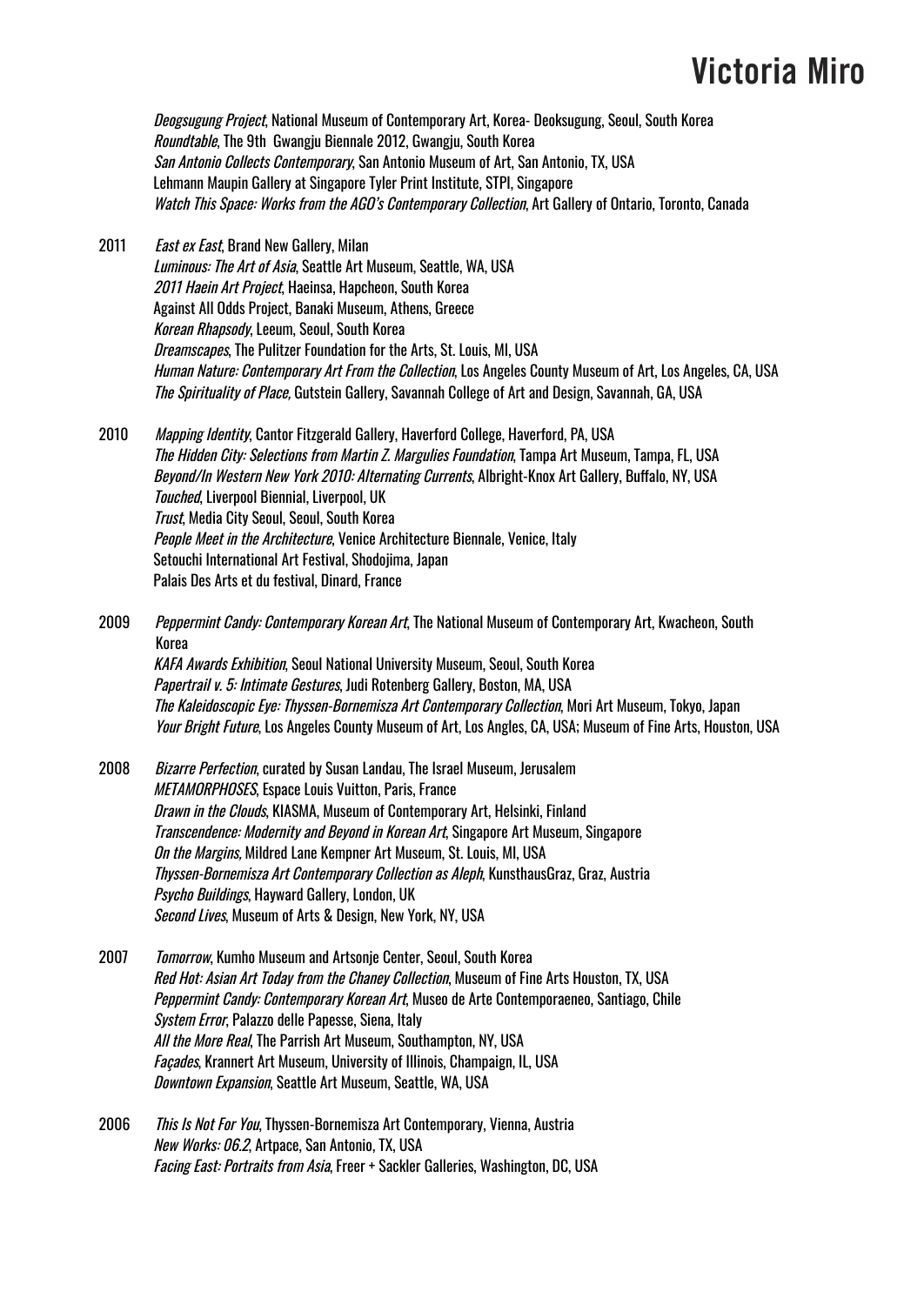Other Than Art, G Fine Art, Washington, DC, USA To the Human Future: Flight From The Dark Side, Contemporary Art Gallery, Art Tower Mito, Mito, Japan A Step in the Right Direction, Gl. Holtegaard Breda-Fonden, Holte, Denmark

- 2005 Monuments for the USA, White Columns, New York, NY, USA St. Gauden's Memorial Award Exhibition, UBS Art Gallery, New York, NY, USA ShowCase: Contemporary Art for the UK, Contemporary Art Society, Edinburgh, Scotland Identity and Nomadism, Palazzo delle Papesse-Centro Arte Contemporanea, Siena, Italy Sujeto, MUSAC, Leon, Spain Staircase, 21st Century Museum of Contemporary Art, Kanazawa, Japan The Elegance of Silence: Contemporary Art from East Asia, Mori Art Museum, Tokyo, Japan
- 2004 The Print Show, Exit Art, New York, NY, USA Contemplating War, JCCC, Overland Park, KN, USA Transcultures, National Museum of Contemporary Art, Athens, Greece Lustwarande 04: Disorientation of Beauty, Tilburg, The Netherlands Siting: Installation Art 1969 – 2002, MoCA Los Angeles, Los Angeles, CA, USA Undomesticated, Smith College Museum of Art, MA, USA Home and Away, Vancouver Art Gallery, Vancouver, Canada Living inside the Grid, The New Museum of Contemporary Art, New York, NY, USA Formed to Function, John Michael Kohler Arts Center, Sheboygan, WI, USA
- 2003 On the Wall: Wallpaper by Contemporary Artists, RISD Museum, Providence, RI, USA Istanbul Biennial, Istanbul, Turkey On the Wall: Wallpaper and Tableau, The Fabric Workshop and Museum, Philadelphia, PA, USA Multiple/Multiples, curated by Dan Cameron, Nassau Country Museum of Art, New York, NY, USA
- 2002 Constructed Fabric, Kobe Fashion Museum, Kobe, Japan Mask or Mirror: A play of Portraits, Worcester Art Museum, Worcester, MA, USA Multitude, Artist Space, New York, NY, USA Asia Pacific Triennial of Contemporary Art, Queensland Art Gallery, Brisbane, Australia Biennale of Sydney, Sydney, Australia Sculptura 02, Falkenberg, Sweden Collecting Contemporary Art: A Community Dialogue, Ackland Art Museum, Chapel Hill, NC, USA International Contemporary Art, Museum of Modern Art, Mexico City, Mexico

2001 Lunapark: Contemporary Art from Korea, Württembergischer Kunstverein Stuttgart, Stuttgart, Germany Everybody Now, Bertha and Karl Leubsdorf Art Gallery, Hunter College, New York, NY, USA My Home is Yours. Your Home is Mine, Tokyo Opera City Art Gallery, Tokyo, Japan Korean Pavilion, Venice Biennale, Venice, Italy International Pavilion, Venice Biennale, Venice, Italy Uniform, Order and Disorder, MoMA P.S. 1, Long Island City, NY, USA Made in Asia, Duke University Art Museum, Durham, NC, USA About Face, The Museum of Modern Art, New York, NY, USA Subject Plural: Crowds in Contemporary Art, Houston Contemporary Art Museum, Houston, TX, USA Currents in Korean Contemporary Art II, Hong Kong Art Centre, Hong Kong, China BodySpace, The Baltimore Museum of Art, Baltimore, MD, USA Uniforme, Ordine <sup>e</sup> Disordine, Stazione Leopolda, Florence, Italy

2000 Greater New York, P.S. 1, Long Island City, NY, USA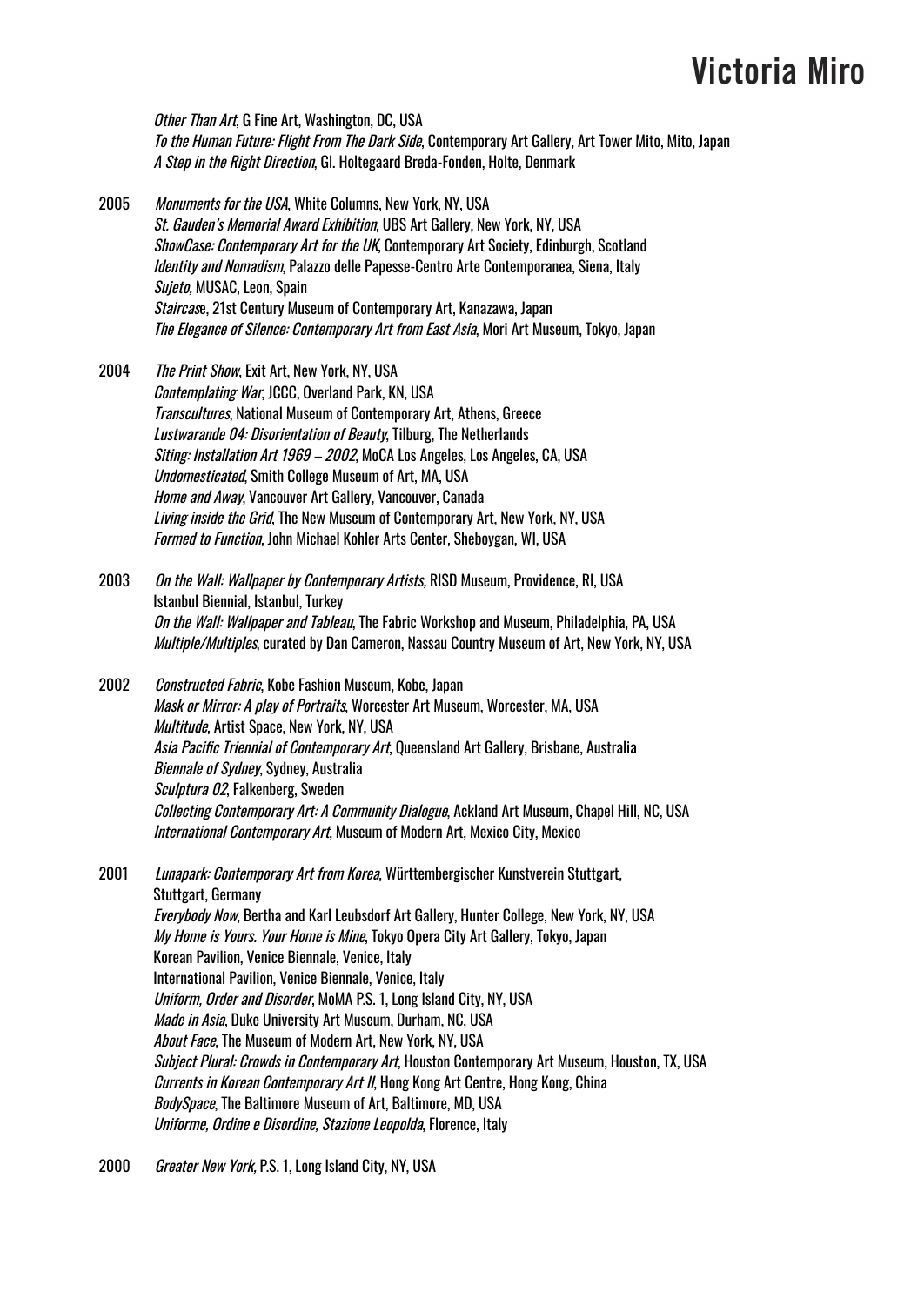Koreamericakorea, Art Sonje Center, Seoul, Korea; Sonje Art Museum, Kyungjoo, Korea Open Ends, The Museum of Modern Art, New York, NY, USA My Home is Yours. Your Home is Mine, Rodin Gallery, Seoul, South Korea Currents in Korean Contemporary Art I, Taipei Fine Arts Museum, Taipei, Taiwan

- 1999 Trippy World, Baron/Boisante, New York, NY, USA The Self, Absorbed, Bellevue Art Museum, Bellevue, WA, USA Uniform, Center for Curatorial Studies, Bard College, Annandale-on-Hudson, NY, USA
- 1998 *Cross-Cultural Voices: Asian American Artists*, University Art Gallery, Staller Center for the Arts, SUNY Stony Brook, Stony Brook, NY, USA Editions '98, Brooke Alexander Editions, New York, NY, USA Beyond the Monument, MetroTech Center Commons, Brooklyn, NY, USA
- 1997 Do Ho Suh / Royce Weatherly, Gavin Brown's Enterprise, New York, NY, USA Promenade in Asia 1997, Shiseido Gallery, Tokyo, Japan Techno / Seduction, The Cooper Union, New York, NY, USA
- 1996 Arcos da Lapa Project, Arcos da Lapa, Rio de Janeiro, Brazil Window Show, Gallery Hyundai, Seoul, South Korea Art at Home, Seomi Gallery, Seoul, South Korea
- 1995 6 Artists Now, Gallery Hyundai, Seoul, South Korea
- 1994 Picture Him, Picture Her, 105 Dyer Gallery, Providence, RI, USA Invitational Exhibition, Woods-Gerry Gallery, Rhode Island School of Design, Providence, RI, USA
- 1993 Open Door, Sol Koffler Gallery, Providence, RI, USA
- 1990 Light from the East II, Kiev City Museum, Kiev, Ukraine Korean Contemporary Painting Exhibition, Hoam Gallery, Seoul, South Korea Logos and Pathos, Kwanhoon Gallery, Seoul, South Korea The Groping Youth 1990, The National Museum of Contemporary Art, Kwachon, South Korea
- 1989 Korean Contemporary Painting Exhibition, Hoam Gallery, Seoul, South Korea 20th São Paulo International Biennial, São Paulo, Brazil

#### **Honours & Distinctions**

- 2019 Judge for 2019 Wallpaper\* Design Awards
- 2017 Ho-Am Prize for the Arts, 2017
- 2015 Honoree with Thom Mayne, 2015 Spring Benefit: TRANS, Storefront for Art and Architecture, New York, USA Honoree with Shahzia Sikander, Wucius Wong and Xu Bing, Asia Society Art Gala, Hong Kong
- 2014 Granprix <In-Between Hotel> in Environment, Space Design it Award, Seoul, Korea iF Communication Design Award 2014 <Who Am We?>, Hanover, Germany
- 2013 Wall Street Journal Innovators Award (Art), New York, USA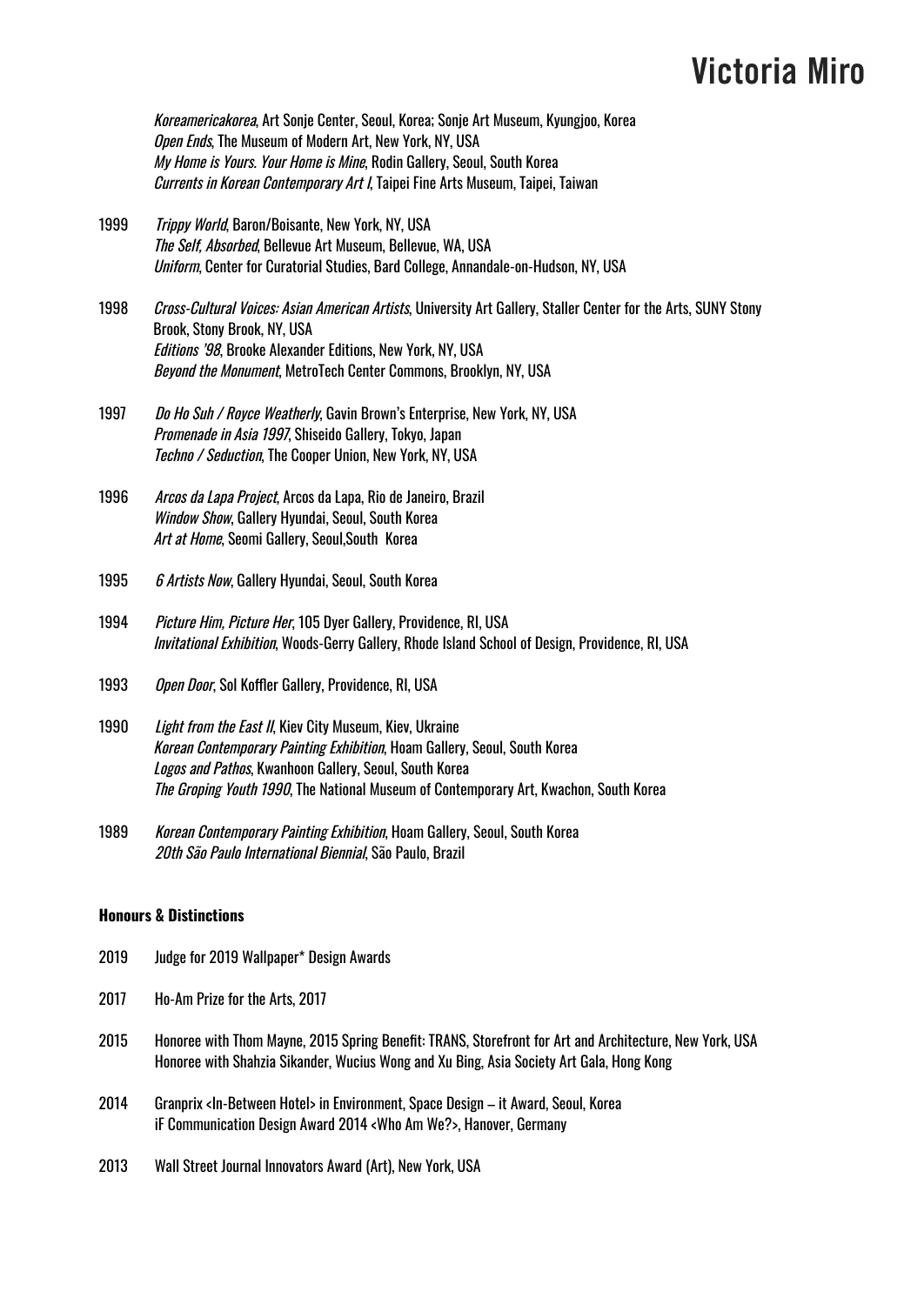The 31st Space Prize for International Students of Architectural Design – Encounters and Dialogues between Architectures and Artists Judging Panel, Seoul, South Korea Best of the best <Who Am We?> in "TV, Film, Cinema & Animation" - Red Dot Design Award, Berlin, Germany Bronze IDEA <Who Am We?> in the 2013 IDEA (International Design Excellence Award) Gold <Who Am We?> in the Ad Stars 2013, Busan, South Korea Kim Se Joong Sculpture Award, Seoul, South Korea Grand Orchid – Fallen Star, Orchids & Onions 2013 Awards, San Diego Architectural Foundation, San Diego, California, USA Public Art Network - Top 50 Public Art Project 2013, <Cause & Effects> Washington State Arts Commission, Americans for the Arts, Washington, D.C., USA The Rolex Mentor and Protégé Arts Initiative Advisory Board (2013-2014), Geneva, Switzerland 2012 Honorary Doctorate Degree, Western Washington University, Bellingham, Washington, USA 2010 Graham Foundation for Advanced Studies in the Fine Arts Grant, Chicago, Illinois, USA Winner, Regjeringskvartalet R6 Competition, Oslo, Norway 2009 DAAD Artist Residency Fellowship, Berlin, Germany Singapore Tyler Print Institute Artist Residency Fellowship, Singapore 2006 Yoon Young Ja Award, Seoul, South Korea Sun Art Award, Seoul, South Korea 2003 Hermes Korea Missulsang, Seoul, South Korea 2001 The Augustus Saint-Gaudens Memorial Award, Augustus Saint-Gaudens Memorial, New York, New York, USA Chanil Foundation Fellowship, Chanil Foundation, Los Angeles, California, USA 2000 The Joan Mitchell Foundation Painting and Sculpture Award, Joan Mitchell Foundation, New York, New York, USA Chanil Foundation Fellowship, Chanil Foundation, Los Angeles, California, USA Finalist, Seattle-Tacoma International Airport Art Commission, Seattle-Tacoma International Airport / King County Art Council, Seattle, Washington, USA Finalist, Seattle Central Library Art Planner, Seattle Central Library / Seattle Public Art Commission, Seattle, Washington, USA 1999 Chanil Foundation Fellowship, Chanil Foundation, Los Angeles, California, USA 1998 Finalist, In the Public Realm, Public Art Fund, New York, New York, USA Korea Arts Foundation of America Award, Korea Arts Foundation of America, Los Angeles, California, USA 1997 Rebecca Taylor Porter Award, Yale University, New Haven, Conneticut, USA 1996 Teaching Assistant Fellowship, Yale University, New Haven, Conneticut, USA 1993 Skowhegan School of Painting and Sculpture Fellowship, Skowhegan School of Painting and Sculpture, Skowhegan, Maine, USA 1985 The President of National Assembly Award, Seoul National University, Seoul, South Korea

#### **Selected Commissions / Projects**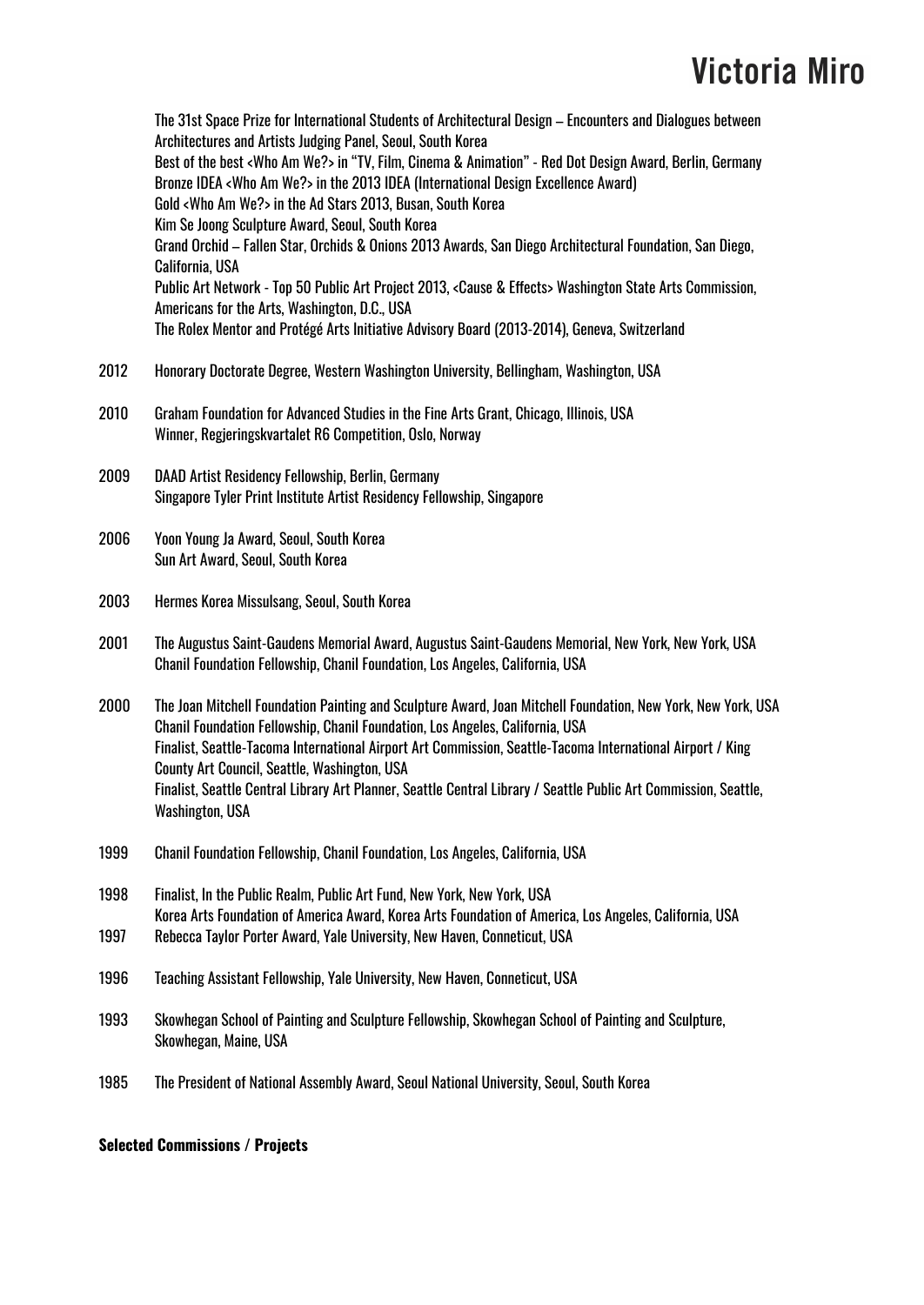- 2019 Home within Home, Incheon International Airport, South Korea
- 2018 Bridging Home, Art Night/Sculpture in the City, London, UK
- 2015 Gate, Museum of Fine Arts Houston, Houston, Texas, USA 30 Avenue Montagne: Façade + Passage + Dior, Esprit Dior, Dongdaemuh Design Plaza (DDP), Seoul, South Korea New York City Apartment/Bristol, Bristol Museum & Art Gallery, Bristol, UK
- 2013 Hanjin Shipping The Box Project, National Museum of Modern and Contemporary Art Seoul, Seoul, South Korea
- 2012 Hamnyeongjeon Project, Deogsugung Project, Museum of Contemporary Art, Korea Deogsugung, Seoul, South Korea

In Between Hotel, 2012 Gwangju Urban Folly Project, Gwangju, South Korea Grass Roots Square, Regjeringskvartalet R6 (Government Building Complex Part 6, KORO), Oslo, Norway Cause and Effect, Western Washington University, Bellingham, Washington, USA Fallen Star, The Stuart Collection, University of California San Diego, California, USA

- 2011 Luminous: The Art of Asia, Seattle Art Museum, Seattle, Washington, USA Staircase-III, Tate Modern, London, UK
- 2010 Cause and Effect, HITE Foundation, Seoul, South Korea
- Karma, Albright-Knox Art Gallery, Buffalo, New York, New York, USA
- 2009 Karma, Kyungbang Time Square, Seoul, South Korea
- 2007 Cause and Effect, Towada Art Center, Towada, Japan
- 2002 Some/One, Nerman Museum of Contemporary Art, Overland Park, Kansas Unsung Founders Memorial, University of North Carolina at Chapel Hill, Chapel Hill, North Carolina, USA

#### **Residencies**

- 2011 STPI, Singapore
- 2010 DAAD, German Academic Exchange Program, Berlin, Germany
- 2007 Dieu Donné, New York, NY, USA

#### **Selected Press**

- 2021 Luke, Ben. "A brush with...Do Ho Suh", The Art Newspaper, International, Online, 14 April 2021
- 2019 Compton, Nick. "South Korean artist Do Ho Suh on Judging this year's Wallpaper\* Design Awards," Wallpaper\* Siegal, Nina. "Too Big for a Booth? Art Basel Still Has Room for Your Art," New York Times, 11 June 2019 Giles, Oliver. "Do Ho Suh: Behind The Korean Artist's Haunting Sculptures," Hong Kong Tatler, 4 March 2019
- 2018 Spence, Rachel. "Do Ho Suh in Venice: the lives of others," Financial Times, 11 May 2018 Chu, Hau. "Colorful fabric structures at Smithsonian explore what home means," Washington Post, 27 March 2018 Jenkins, Mark. "There's no place like home, but don't get too attached," The Washington Post, 22 March 2018 Mairs, Jessica. "V&A ro recreate Robin Hood Gardens' streets in the sky at Venice Architecture Biennale," dezeen, 7 March 2018 Brown, Mark. "Chunk of London housing estate to star at architecture festival," The Guardian, 6 March 2018
- 2017 Volk, Katherine. "Do Ho Suh Awarded Ho-Am Prize for the Arts", Art Asia Pacific, 27 April 2017 Compton, Nick. "Trace elements", Wallpaper, March 2017 Harris, Gareth. Korean artist creates memorial to his lost Chelsea home and studio, The Art Newspaper, February Belcover, Julie L. "Artist Do Ho Suh's houses of memory", Financial Times, 28 January 2017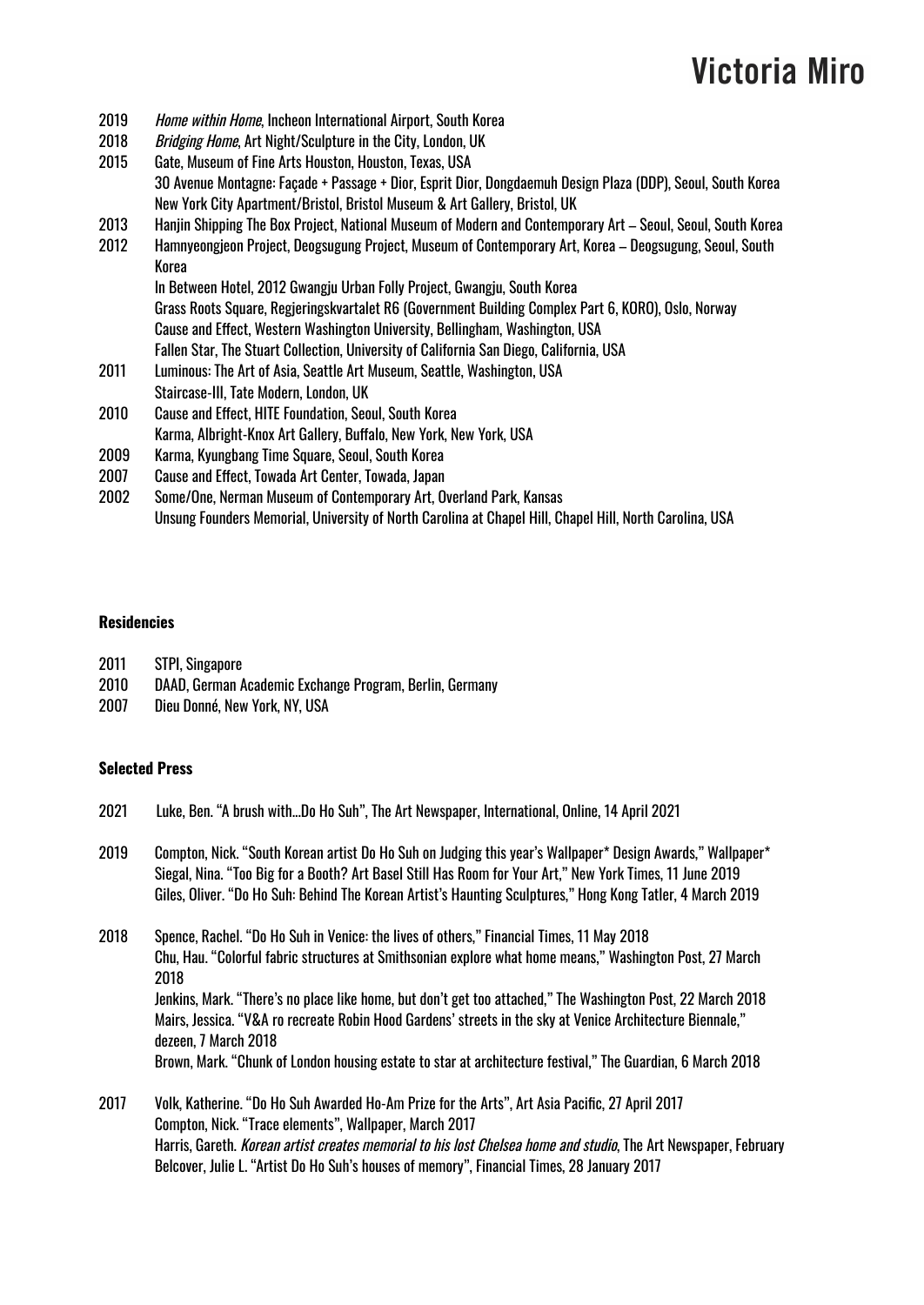Rose, Julien. "500 Words: Do Ho Suh", artforum, 19 January 2017 Frankel, Eddy. "Show of the week: Do Ho Suh", Time Out, 31 January 2017

- 2016 Turner, Christopher. "No Place Like Home", Apollo Magazine, November 2016 Corbett, Rachel. "Do Ho Suh: The Fabric of Life," The Art Newspaper, March 2016 Jansen, Charlotte. "Tracing space: Do Ho Suh at Contemporary Arts Center, Cincinnati," Wallpaper, 15 February 2016
- 2015 Lee, Edmund. "Interview: Korean artist Do Ho Suh on the meaning of home and his fish obsession", South China Morning Post, 13 May 2015 Daniel, Gillian. "Threads to Liberty," Elephant Magazine, Autumn 2015 Asia Society Hong Kong Art Gala Honors Do Ho Suh, Xu Bing, Wucius Wong, and Shahzia Sikander," Artnet News, 12 March 2015 Dudek, Ingrid. "Do Ho Suh," Whitewall, Issue 36 – Winter 2015
- 2014 Levin, Kim. "Do Ho Suh at Lehmann Maupin," ARTnews, 25 November 2014
- 2013 "Home is Where the Ghost Is," Baccarat, December 2013, p. 168 171 Dickie, Anna. "Conversation: Do Ho Suh," Ocula, 15 November 2013 Shaw, Catherine. "Sheer will: Artist Do-Ho Suh's ghostly fabric sculptures explore the meaning of home," Wallpaper, 15 November 2013 Li, Zoe. "Sheer Domesticity in Do Ho Suh's 'Specimen Series,'" Art Info Korea, 14 November 2013 Belcove, Julie. "Art Innovator 2013: Do Ho Suh," Wall Street Journal Magazine , November 2013, p. 100 – 105 An, Ho Rui. "Do Ho Suh: Where I Work," Art Asia Pacific, November 2013, p. 153 – 156 "Do Ho Suh Makes Magic in Hong Kong," Modern Painters Asia Edition, November 2013, cover.
- 2012 Kolesnikov-Jessop, Sonia. "Do-Ho Suh Working on New STPI Residency, Planning Major Installation in Seoul," ArtInfo, 8 May 2012 Min, Ines. "Ai Weiwei, Suh Do Ho Partake in Gwangju Design Biennale's 'Folly' Sequel,"ArtInfo , 3 April 2012

Wagner, Sandra. "Personal Histories: A Conversation with Do Ho Suh." Sculpture Magazine, November 2012, p. 22 - 29

Goodman, Jonathan. "Do Ho Suh," Sculpture Magazine, July/August 2012, p. 71 - 72 Choi, Jayoon, "Do Ho Suh: The Poetics of Space," Art Asia Pacific, May/June 2012, P. 88 - 89 "The Perfect Home, Between New York and Seoul," The Wall Street Journal, 24 April 2012 Db, Leigha. "Do Ho Suh: Home With Home at Leeum Samsung Museum of Art,"Designboom, 4 April 2012 Woo, Hye-soo: "Suh Do Ho, Building home", in: Wolganmisool , February 2012, p. 60 - 61 Hyun-gi, Noh. "Artist creates phantoms and homes, nostalgia," The Korea Times, 2012 Wick Kim, Miki. "Korean Contemporary Art," Prestel, 2012, p 166 - 169

2011 Mac Adam, Alfred. "Do Ho Suh - Lehmann Maupin," ART News, November 2011, p.117 Hoban, Phoebe. "Do Ho Suh: Lehmann Maupin," Art in America, November 2011, p. 175 Clemans, Gayle. "SAM's 'Luminous' sheds light on Asian treasures," The Seattle Times, 13 October 2011 Cashdan, Marina, "By Personal Invitation," Surface, October, 2011, p. 32 Scheifele, Kris."Home Within Home," NY Arts Magazine, October 2011 Lee, Kyu-hyun. "Do Ho Suh- Home Within Home," Public Art, October 2011, p. 99 - 101 Park, Sukie. "Who is an immigrant? What is a home?" Korean Daily, 28 September 2011, p. 22 Saltz, Jerry. "Collision Detection," New York Magazine, 26 September 2011, p. 91 "The Approval Matrix," New York Magazine, 19 September 2011, p. 120 Woo, Hye-soo, "An interview with the contemporary Korean artist Do Ho Suh: An itinerary for finding the self," Culture And I, Fall 2011, p. 61 - 64 "Tate Modern Display I & II: Do Ho Suh on Staircase-III (2009)," Tate ETC., Summer 2011, p. 80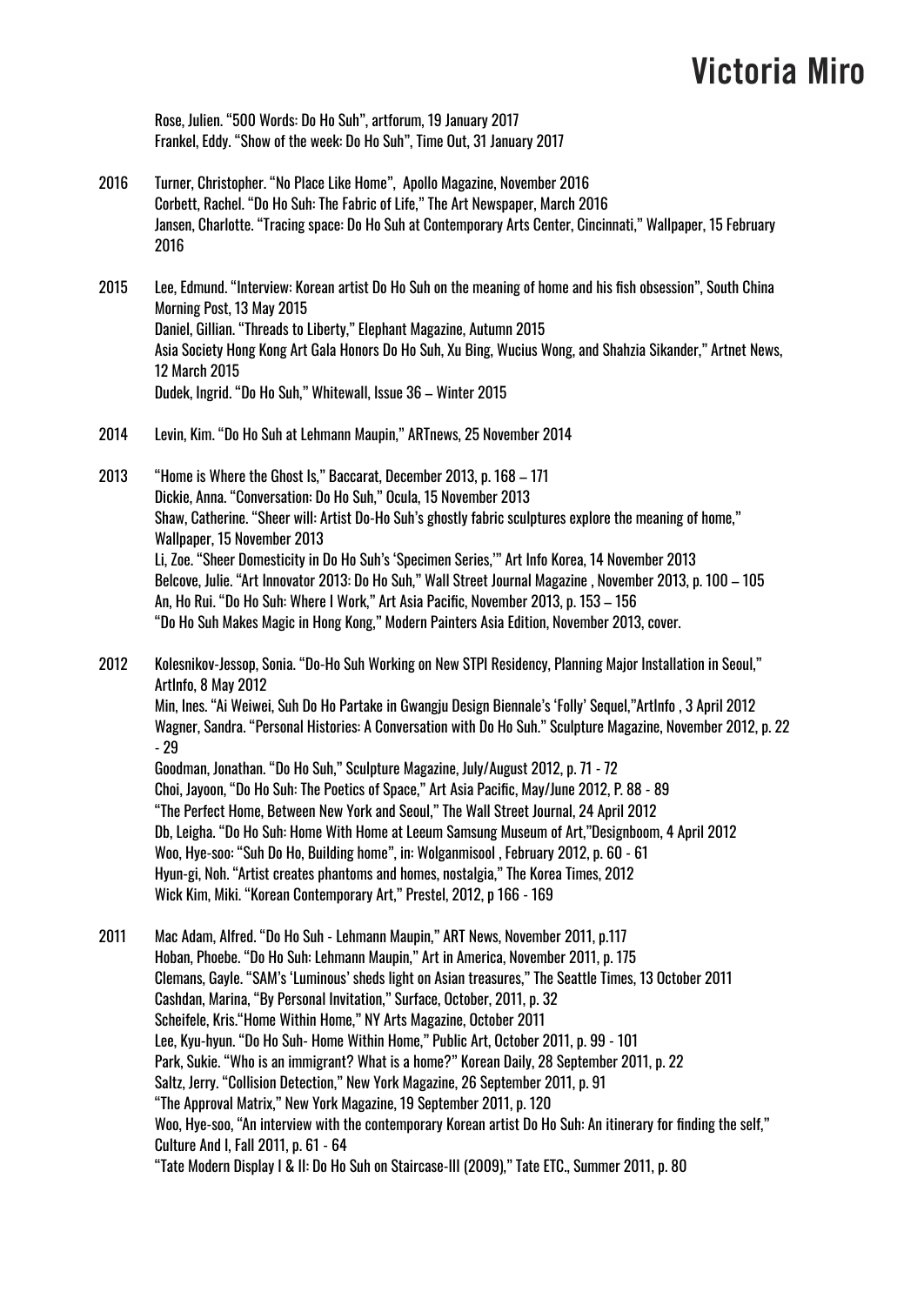Bales, Laura, "Dazzled by Do Ho Suh - The artist experiments with printmaking at STPI," Passage-Friends of the Museums Singapore, March/April 2011, p 14 - 15 Krach, Aaron. "Colliding Worlds: Do Ho Suh's 'Home Within Home' explores the complex relationship between house and home," ELLEDecor, 2011 "Do Ho Suh at Lehmann Maupin Gallery," Designboom, 2011

2010 Choi, Jini. "Searching for the meaning of "Space" between you and me," Space, December 2010, p 112 – 118 Decter, Joshua. "Do-Ho Suh – Storefront for Art and Architecture." Artforum, December 2010

Anderson, Nicole. "No Place Like Home – Do Ho Suh's Mental Bridges," DAMn Magazine, October, November, December 2010, p. 90 - 92 "No Place Like Home," RISDXYZ (Rhode Island School of Design's Alumni Magazine), Fall 2010, p 13, 26 - 29 Kim, Jiwon, "The artist-architect brothers' first team-up, embroidering the past and present home," The Hankook Ilbo, 16 August 2010, p. 30

Lee, Eunju. "Superimposed 'memories of Hanok' from childhood on a New York apartment," JoongAng Daily, 23 July 2010, p. 22 – 23

Kolesnikov-Jessop, Sonia. "A Korean artist's origins, by parachute," International Herald Tribune, 30 March 2010, p.10

Anspon, Catherine D. "The house that art built." Paper City, March 2010, p 20 - 21

2009 Martin, Lois. "Through the Grid," Surface Design Journal, Winter 2009 Knight, Christopher. "A 'Bright' past- South Korean artists channel a conceptual era at LACMA," Los Angeles Times, 30 June 2009, p. D1, D9 Muchnic, Suzanne. "Portrait of one house, divided," Los Angeles Times, 24 June 2009, p. D1, D11 Kwon, Keun-young. "Finally set off, the seasoned studies," JoongAng Daily, 24 March 2009, p. 42

2008 McGuirk, Justin. "Do Ho Suh," Icon, November 2009 Kim, Sunjung. "Do-Ho Suh 'Who Am We,'" Art Issue, October/November 2008, p. 150 - 157 Starkman, Christine. "Do-Ho Suh: Infinite points of contacts," Art Asia Pacific, July/August 2008, p. 118 - 125 Kwon, Keun-young. "Cultural clash between New York apartment and Seoul Hanok," The JoongAng Dail, 20 June 2008, p. 18 Jeong, Jae-sook. "Feel like looking into my brain…" The JoongAng Daily, 20 June 2008, p. 18 Princenthal, Nancy. "Do-Ho Suh at Lehmann Maupin," Art in America, March 2008, p. 165 Jeon, Young-baek. "Do Ho Suh- Expressing Korean beauty in the age of globalization," The Chosun Ilbo, 22 January 2008, p. A22

- 2007 Green, Penelope. "A Gossamer Gate to Memory: All Who Enter Must Duck," The New York Times, 29 November Kuan, Deborah. "Do Ho Suh," Artforum , November 2007 Lee, Ken-shu. "Standing at the intersection of cultural conflict," Wolganmissol, February 2007, p. 58 - 61 Choi, Soon-young. "Do-Ho Suh," Art in culture, January 2007, p. 150 - 151
- 2006 Kim, Bog-gi. "Do-Ho Suh's Imaginary House," Artnews , November 2006, p. 10 13 Lee, Dae-hyung. "Do-Ho Suh: Solo show at Sun Contemporary Gallery," Misulsidae, November 2006, p. 76 - 77 Lee, Dae-hyung. "Speculation Project," Public Art, November 2006, p. 62 - 67

2005 Csaszar, Tom. "A Conversation with Do-Ho Suh: Social Structures and Shared Autobiographies," Sculpture, December 2005, p. 34 - 41 Kataoka, Mami. "Artist Interview: Do-Ho Suh," Bijitsu Techo, April 2005, p. 131 - 138 Huh, Mun-myeong. "Transcending race and sex, connecting with the world," The Dong-A Ilbo, 3 January 2005, p. A17 Ozaki, Tetsuya. "Art iT Picks: Suh Do-Ho Reflection," Art iT, Winter/Spring 2005, p. 18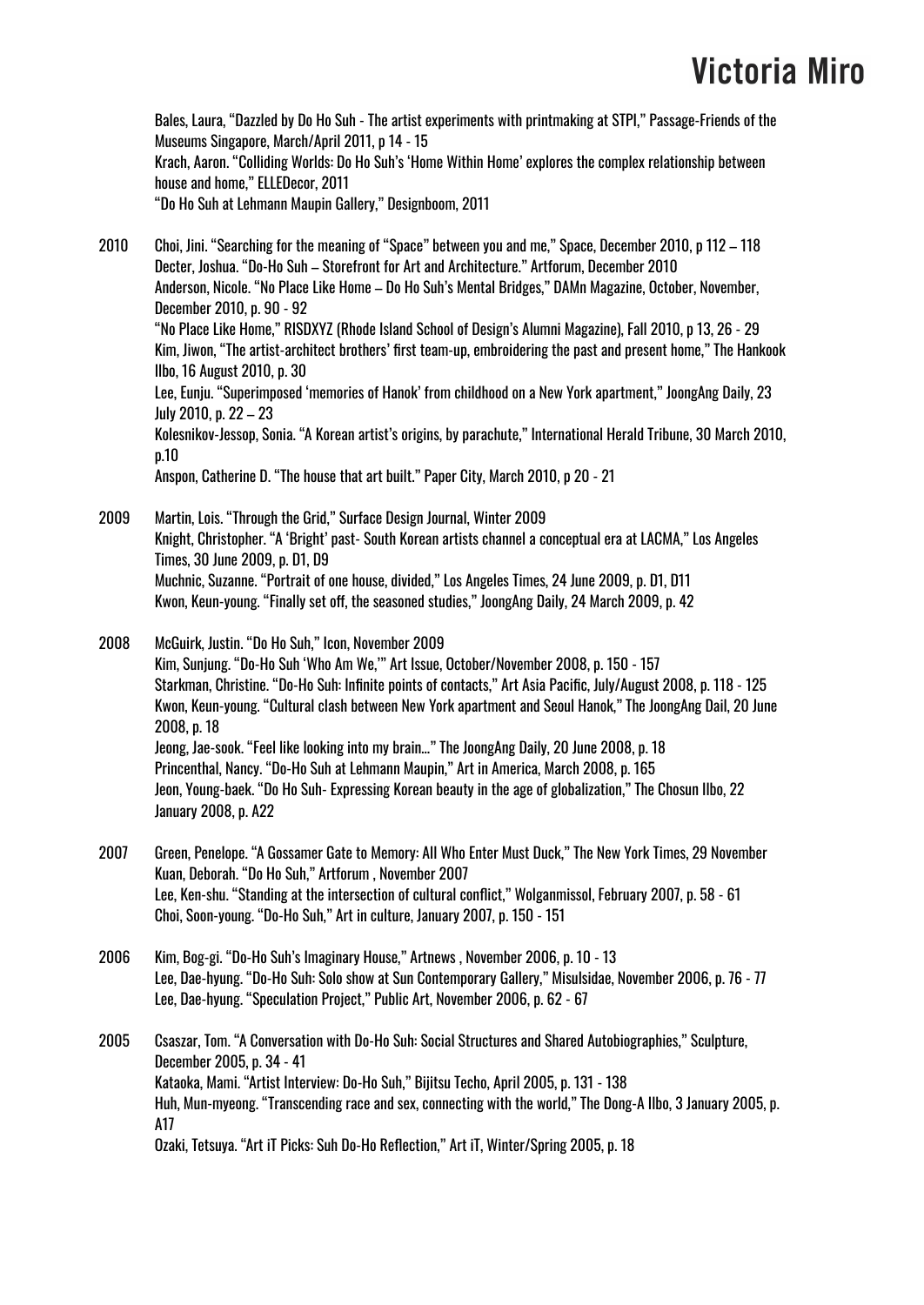- 2004 Moreno, Shonquis. "Home 03: Relocate- Wherever the Heart Is," Frame, November/December 2004, p. 108 113 Testart, Catarina. "Hand in hand between cultures," Göteborgs-Posten, 10 November 2004, p. 76 Laster, Paul. "Do-Ho Suh- Lehmann Maupin Gallery, New York," tema celeste: contemporary art, September/October 2004, p. 89 Yang, Eunhee. "New York: Do-Ho Suh- Lehmann Maupin," Art Asia Pacific, Fall 2004, p. 85 - 86 Park, Dung-geun. "Globalism and Korean Art: Works of Do Ho Suh and Kimsooja," Art in culture, August 2004, p. 58 - 67 Gopnik, Blake. "A Cultural Lesson at The Top of the States," Washington Post, 25 April 2004, p. N10 Kaplan, Howard S. "Art New: A New Perspective- Do-Ho Suh," Asiatica, 2004, p. 25, 28 - 29 2003 Van Siclen, Bill. "Alternate reality, done in unusual materials," Live, The Providence Journal, 13-16 November 2003, p. 27 Moon, Iris. "Artist Suh wins Hermes art prize," Korea Herald, 27 October 2003 Amy, Michael. "Do-Ho Suh- Lehmann Maupin, New York," tema celeste: contemporary art, October 2003, p. 87 Celant, Germano. "Do-Ho Suh," in: Interni, October 2003, p. 222 - 227 Kim, Joo-hwan. "The Dialectic of the whole and the individual," Art in culture, August 2003, p. 44 - 45 Song, Mi-sook. "A small empire of Do-Ho Suh, Flipping in and out," Wolganmisool, August 2003, p. 118 - 123 Huh, Mun-myeong. "Korean-American Artist Do-Ho Suh," Misulsidae+, July/August 2003, p. 72 - 73 Kraynak, Janet. "Homecoming- Do-Ho Suh takes up residence at Lehmann Maupin," Time Out New York, 3-10 July 2003, p. 58 - 59 Mar, Alex. "Gallery-going," The New York Sun, 26 June 2003, p. 15 Carr, C. "In the House With Do-Ho Suh: World of Interiors," The Village Voice, 23 June 2003 Johnson, Ken. "Do-Ho Suh- Lehmann Maupin," The New York Times, 13 June 2003, p. E37 Rimanelli, David. "Do-Ho Suh- Light Works, Weighty Ideas," Interview, June 2003, p. 44 Thorson, Alice. "Home Study- Fabric 'homes' at Kemper bridge artist's two cultures," The Kansas City Star, 12 January 2003, p. J1, J3 "Asian Art Profile: Do-Ho Suh," Asian Art , January 2003, p. 6
- 2002 Farr, Sheila. "Cultural identity anchors work of Korean artist," The Seattle Times, 11 August 2002, p. K2 Farr, Sheila. "The million pieces that form the house of Do-Ho Suh," The Seattle Times, 11 August 2002, p. K1 - K2

Fitzgerald, Michael. "Opening A Do-Ho To His Art- A Korean traveler's silken memories have Sydney Biennale-goers in a swoon," Time, 3 June 2002, p. 62 - 63 Kee, Joan. "The Singular Pluralities of Do-Ho Suh," Art Asia Pacific, April/May/June 2002, p. 44 - 51 Irving, Mark. "The Artist With A Flat In His Suitcase," Telegraph Magazine, 13 April 2002, p. 50 - 55 Richard, Frances. "The Art of Do-Ho Suh: Home In The World," Artforum, January 2002, p.114 - 118 Clifford, Katie. "A Soldier's Story," ARTNews, January 2002, p. 102 - 105

2001 Siegel, Katy. "Best of 2001: Katy Siegel," Artforum , December 2001, p. 108 - 109 Walen, Audrey. "New York: Do-Ho Suh, Whitney Museum at Philip Morris," Sculpture, October 2001, p. 72 - 73 Kawahara, Hideki. "Korean Pavilion/Arsenale- Suh, Do-Ho," Bijitsu Techo, September 2001, p. 28 - 29 Wang, Christine. "Asian Arts in Review: Report from the 49th Venice Biennial- Pavilion of the Republic of Korea," NY A7/7/2011RTS, July/August 2001, p. 38 Schmerler, Sarah. "Do-Ho Suh, Some/One," Time Out New York, 21-28 June 2001, p. 57 Cotter, Holland. "Do-Ho Suh- Whitney Museum of American Art at Philip Morris," The New York Times, 15 June 2001, p.E34 Lee, Joon-hee. "The 49th Venice Biennial- Artists of the national pavilion," Wolganmisool, June 2001, p. 58 - 59 Jeong, Hyung-tak. "Imagining the 49th Venice Biennial," Misulsegae , June 2001, p. 36 - 37 Ellegood, Anne. "Do-Ho Suh- Who Am We?" Art Press, June 2001, p. 34 - 39 Liu, Jenny. "Do-Ho Suh- Lehmann Maupin Gallery, New York," Frieze, January/February 2001, p. 118 - 119 Malhorta, Priya. "Do-Ho Suh," tema celeste: arte contemporanea, January/February 2001, p. 52 - 55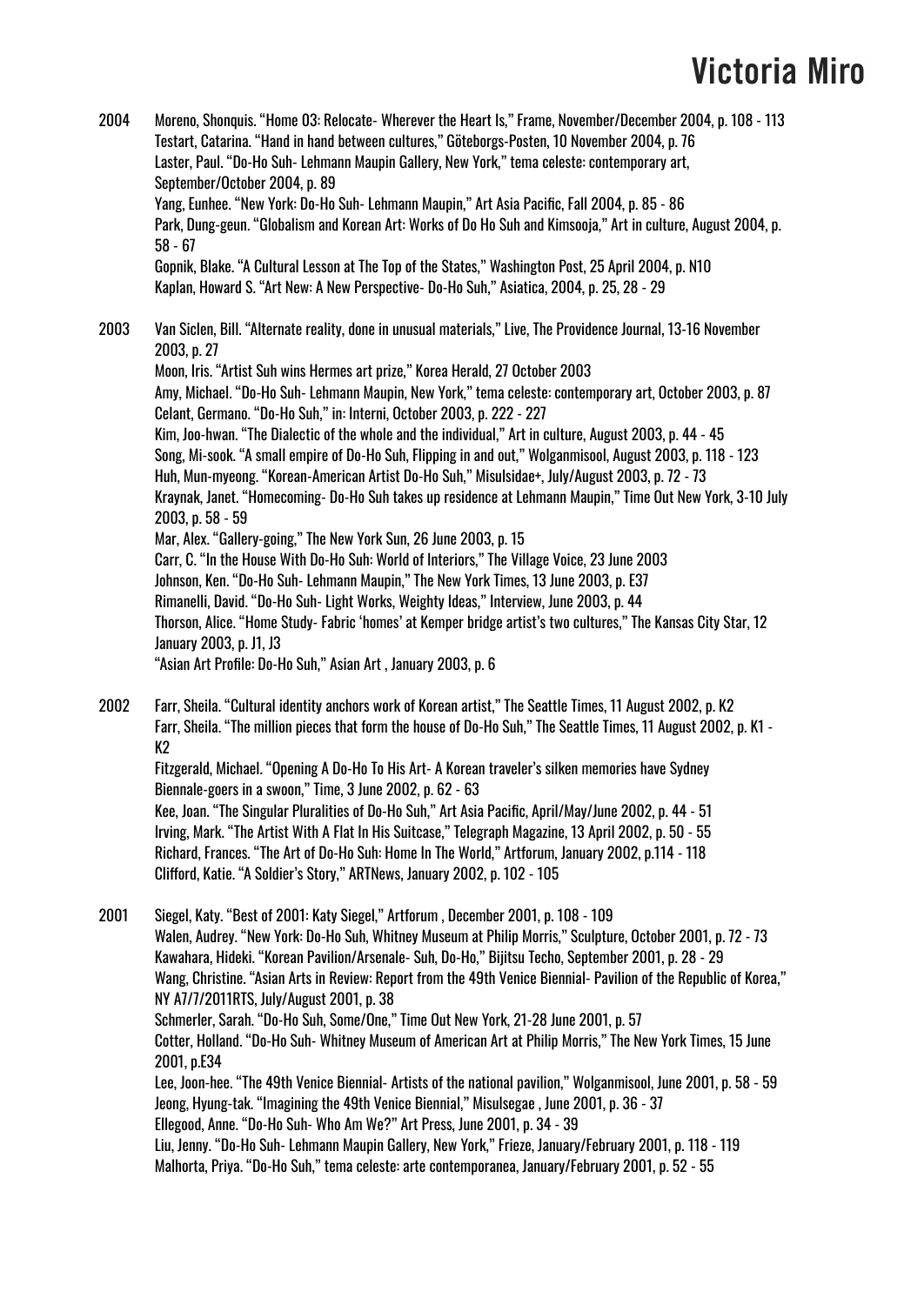- 2000 Chung, Hye-jean. "Artist's Reflection on Personal, Interpersonal Space," The Korea Times, 13 December, p. 20 Kim, Mi-hui. "In search of 'ultimate home': installation artist Suh," The Korean Herald, 5 December 2000, p. 18 Leffingwell, Edward. "New York: Do-Ho Suh at Lehmann Maupin," Art in America, November 2000, p. 162 Cotter, Holland. "Do-Ho Suh- Lehmann Maupin," The New York Times, 29 September 2000, p. E31 Joo, Eungie. "Why Korean-American Art?" Wolganmisool, June 2000, p. 92 - 93 "Korean-American Artists," Wolganmisool, June 2000, p. 71 - 73 Yoon, Jeong-kook. "Picked out by the Venice Biennale, Do Ho Suh," The Dong-A Ilbo, 31 January 2000, p. C6
- 1999 Kwon, Miwon. "Uni-Forms: The homogeneity and uniformity," art, December 1999, p. 78 80 Yun, Nanjie. "Thin, transparent clothing," art, December 1999, p. 75 - 77 Lazar, Julie. "Snails moving house," art, December 1999, p. 81 Song, Min-ah. "Next Generation 2: Do-Ho Suh- Exploration of personal space," Wolganmisool, October 1999, p. 91 "Contemplating the meaning of existence in reality," The JoongAng Daily, 19 June 1999, p. A13
- 1998 Kwon, Miwon. "Uniform Appearance, Miwon Kwon on Do-Ho Suh," Frieze, January/February 1998, p. 68 69
- 1996 Yun, Nanjie. "Do-Ho Suh: Ceaseless question on identity," Space, March 1996, p. 95 99

#### **Selected Bibliography**

- 2020 Hyonjeong, Kim Han, *Likeness and Legacy in Korean Portraiture*, (San Francisco: Asian Art Museum, 2020) Chung, Yeon Shim, Kim, Sunjung, Wagner, Keith B, Korean Art from 1953: Collision, Innovation, Interaction, (London, Phaidon Press Limited, 2020)
- 2019 Presenti, Allegra, Suzuki, Sarah, Suh, Do Ho, Coomer, Martin, *Do Ho Suh Works On Paper*, (London: Prestel, 2019) Suzuki, Sarah, Do Ho Suh, (Wassenaar: Voorlinden, 2019) Erickson, Ruth, When Home Won't Let You Stay: Migration through Contemporary Art, (Boston: The Institute of Contemporary Art/Boston; New Haven; London: Yale University Press, 2019) Morril, Rebecca, Vitamin T: Threads and Textiles in Contemporary Art, (London: Phaidon Press Limited, 2019)
- 2018 Passages, (Towada: Towada Art Centre, 2018) Stampe, Jeanett, Thau, Carsten, Korridor (Do Ho Suh), (Aarhus: ARoS Kunstmuseum, 2018)
- 2014 Steiner, Rochelle, ed. *Do Ho Suh Drawings*, (New York: DelMonico, Prestel, 2014)
- 2013 *Do Ho Suh Perfect Home*, (Kanazawa: 21<sup>st</sup> Century Museum of Contemporary Art Kanazawa, 2013)
- 2012 "Do Ho Suh: Home Within Home, " (Seoul: Leeum, Samsung Museum of Art, 2012) Kurosawa, Hiromi, ed. "Do Ho Suh – Perfect Home," (Kanazawa: 21st Century Museum of Contemporary Art, 2012) Kamiya, Yukie, ed. "Do Ho Suh: In Between," (Hiroshima: Hiroshima City Museum of Contemporary Art, 2012)
- 2011 Stergiou, Lina, ed. "Against All Odds Project: Ethics/Aesthetics," Benaki Museum, Athens, p. 355 357. Lee, Jin-Sook, ed. "Art Big Bang," Minumsa, Seoul, p. 108 - 13. Dewan, Roopa, ed. "Do Ho Suh: New Works," Singapore Tyler Print Institute, Singapore Herndon-Consagra, Francesca and Sydney Jane Norton, ed. "Dreamscape," Pulitzer Foundation for the Arts, Saint Louis, p. 30 - 31. "East Ex East," Brand New Gallery, Milan, p. 84 - 87. Kwon, Keun-Young, ed."I am artist," Semicolon, Seoul, p. 175 - 208.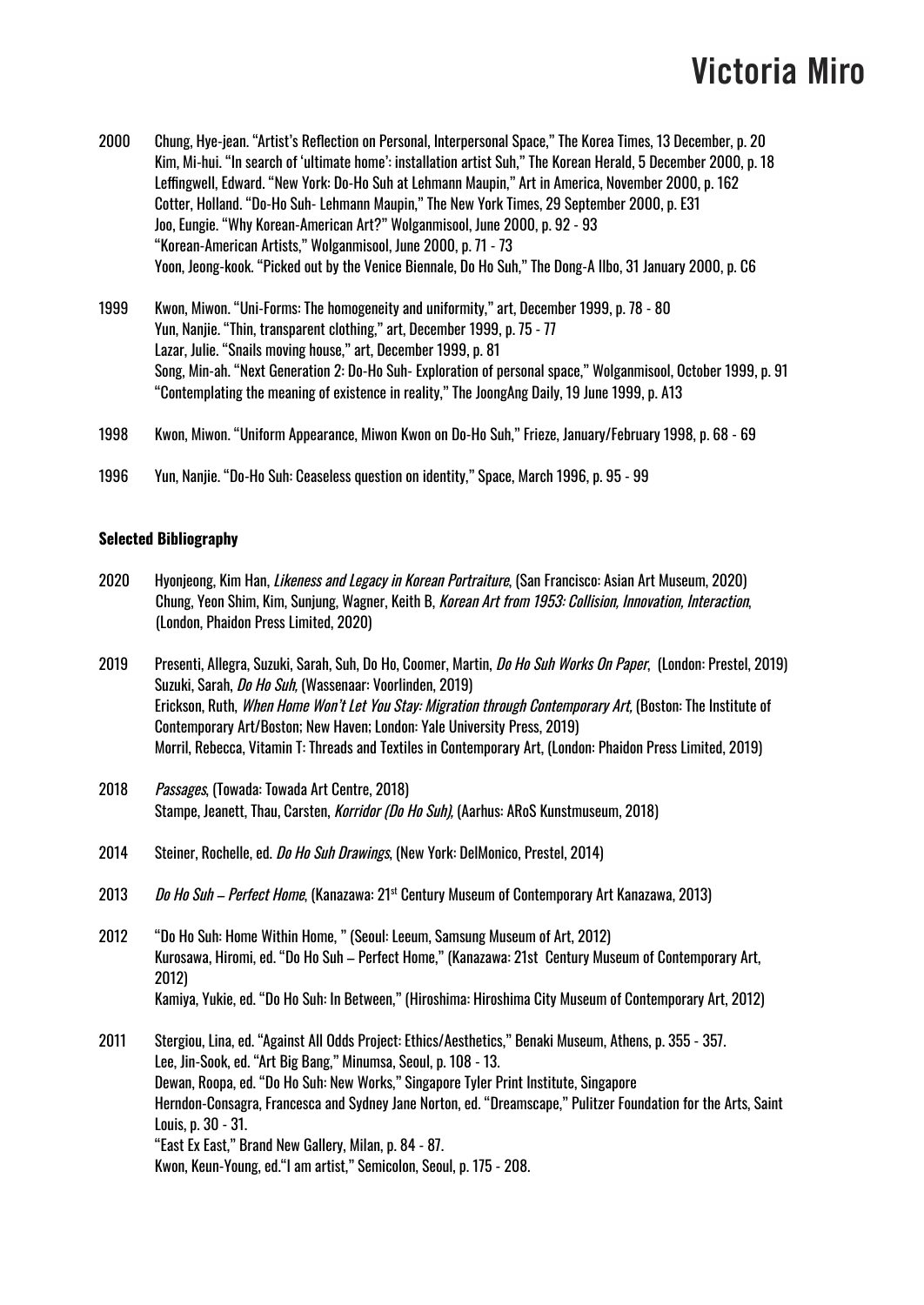"Korean Rhapsody- A Montage in History and Memory," Leeum, Samsung Museum of Art, Seoul, p. 159. Sakai, Motoki, ed. "Setouchi International Art Festival 2010- Artworks Catalog," Bijutsu Shuppan-sha, Tokyo, p. 149.

Redell, Jane, ed. "Site-Writing: The Architecture of Art Criticism," I.B.Tauris & Co. Ltd, London/ New York, p. 209 - 219.

Petry, Michael. "The Art of Not Making- The New Artist/Artisan Relationship," Thames & Hudson, London, p. 107 - 109.

Domela, Paul, ed. "Touched," Liverpool Biennial of Contemporary Art, Liverpool, p. 130 -131, 154 - 155. Ustek, Fatos, ed. "Unexpected Encounters- Situations of Contemporary Art and Architecture, Zorlu Center," Istanbul, p. 32 - 35.

- 2010 Siddiqui, Yasmeen M., ed. "A Contingent Object of Research/Do Ho Suh, A Perfect Home: The Bridge Project," Storefront for Art and Architecture, New York. Hasegawa, Yuko, ed."A Guide to the Contemporary Art for Young Women: The MOT Collections," Tankosha Publishing Co. Ltd., Tokyo, p. 18, 151. Hatley, Pam and Pamela Martin, ed. "Beyond/On Western New York 2010: Alternating Currents," Beyond/In Western New York (Albright-Knox Gallery), Buffalo, p. 42 - 43, 168 -169. samuso, ed. "Do Ho Suh: Cause and Effect at Hite Collection, 2006/12/11-2009/11/02," Hite Foundation, Seoul. Lee, Kyu-Hyun, ed. "Hello, Mr. Artist!" Nexus Books, Seoul, p. 206 - 217. samuso, ed. "Media City Seoul 2010: Trust," Media City Seoul (Seoul Museum of Art), Seoul, p. 112 - 113, 202. In.pagina srl, ed. "People Meet in Architecture- Biennale Architettura 2010," 12™ International Architecture Exhibition, Venice, p.136 - 141. Robertson, Jean and Craig McDaniel, ed."Themes of Contemporary Art: Visual Art after 1980" (Second Edition), Oxford University Press, Inc., New York, p. 58 – 59
- 2009 "Dress Codes- Clothing As Metaphor," Kantonah Museum of Art, Kantonah, p. 28. Beck, Jee-Sook and Yoo-Mee Kang, ed. "Endless battling between distinguishing oldness that no longer exist and newness that does not yet exist,", Fondation D'Entrepreise Hermès, Paris, p. 238 – 239. "For Excellence- The 11 KAFA Awarded Artists," Museum of Art, Seoul National University, Seoul, p. 40 - 43. Simpson, Fronia W. "Innovation in the Third Dimension: Sculpture of Our Time," Bruce Museum, Greenwich, p. 40 - 41. Yasuko, Furuichi, ed."International Symposium 2008: Count 10 Before You Say Asia- Asian Art after Postmodernism," The Japan Foundation, Tokyo, p. 86 - 92. Kang, Tae-hi, Young-Jin Kwon and Young-Wook Lee, ed. "Mapping of Korean Contemporary Art," Hakgoje, Seoul, p. 146 - 177.

Natsumi, Araki ,Tagomori Miho, Sasaki Hitomi, and Oyamada Yoko, ed. "The Kaleidoscopic Eye:

Thyssen-Bernemisza Art Contemporary Collection,", Mori Art Museum, Tokyo, p. 100 - 101.

Robertson, Jean and Craig McDaniel, ed. "Themes of Contemporary Visual Art After 1980," Oxford University Press, Inc., London, p. 58 - 59.

Starkman, Christine and Lynn Zelevansky, ed. "Your Bright Future: 12 Contemporary Artists From Korea," The Museum of Fine Arts, Houston, and Los Angeles County Museum of Art, Los Angeles.

2008 Barbaer, Anna, ed. "Bizarre Perfection," The Israel Museum, Jerusalem, p. 32 - 35. "Metamorphoses: Trajectoires Coreennes (Metamorphosis: Korean Trajectories)," Espace Culturel Louis Vuitton, Paris, p. 13 - 15. Neidhardt, Jane E., ed. "On the Margins," Mildred Lane Kemper Art Museum, Washington University, St. Louis, p. 24-25, 63.

Miller, Arja and Jari-Pekka Vanhala, ed. "Pilviin Piirretty/ Drawn in the Clouds," Nykytaiteen Museo Kiasma Museum of Contemporary Art Kiasma), Helsinki, p. 106 - 115.

Rugoff, Ralph, Siobhan McCracken, and Richard Parry, ed. "Psycho Buildings- Artists Take on Architecture," Hayward Gallery, London, p. 146 - 157.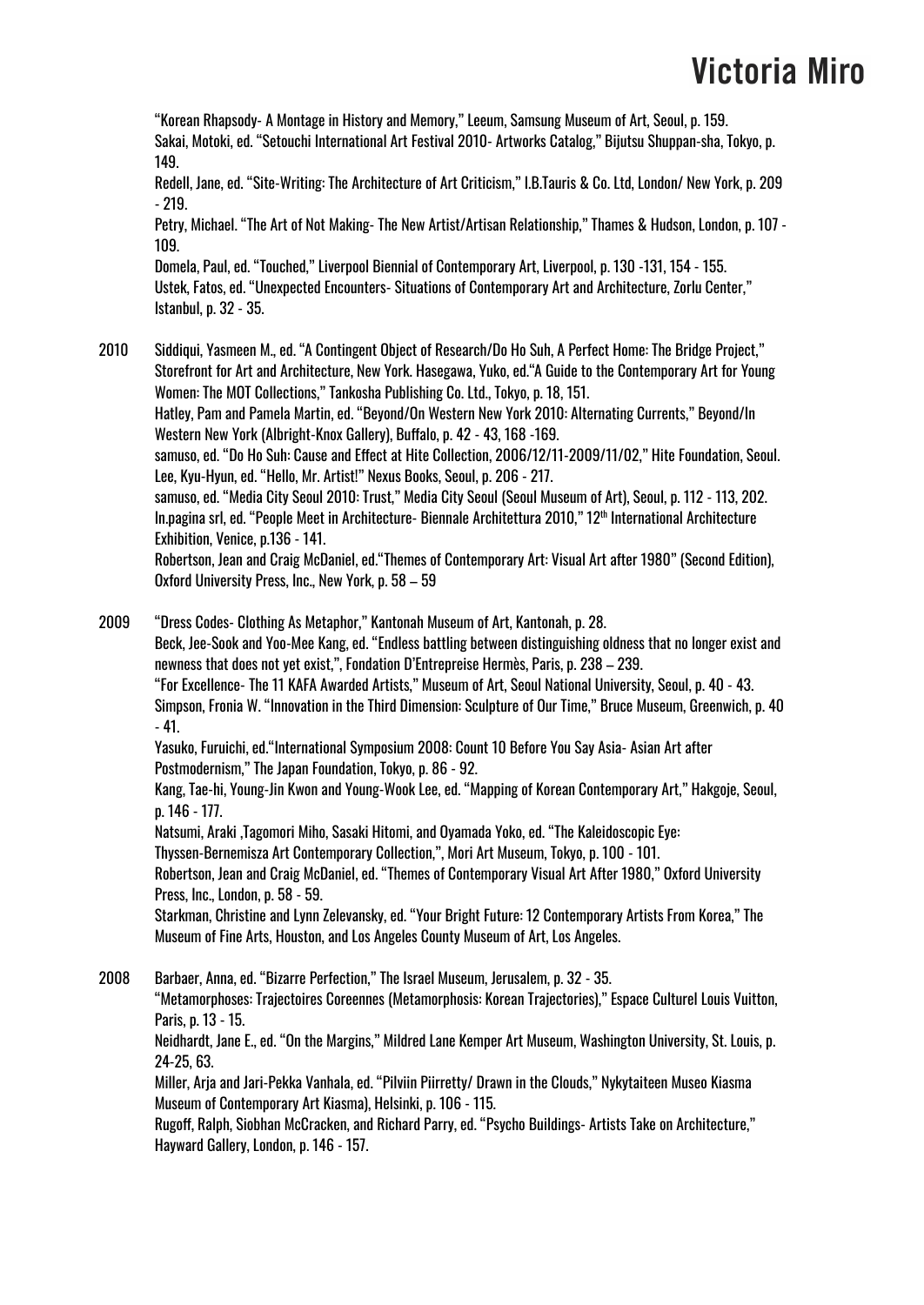2007 "Caramelo de Menta- Arte Contemporáneo de Corea (Peppermint Candy- Contemporary Art from Korea), Museo de Arte Contemporáneo de Santiago, Santiago/ Museo Nacional de Bellas Artes de Buenos Aires, Buenos Aires, p. 22-25.

Akkoyunlu, Begüm, ed. "Collected Visions: Modern and Contemporary Works from the JPMorgan Chase Art Collection," Pera Museum, Istanbul, p. 128 - 129.

Klanten, Robert and Lukas Ferireiss, ed. "Spacecraft: Fleeting Architecture and Hideouts," Die Gestalten Verlag, Berlin, p. 243.

Cimorelli, Dario and Anna Albano, ed. "System Error: War Is a Force That Gives Us Meaning," Palazzo delle Papesse, Siena, p. 320 - 321.

samuso, ed."Tomorrow, " Kumho Museum of Art/ Artsonje Center, Seoul, p. 148 - 151.

Koo, Kyunghwa and Chung Seungyeon, ed. "Void in Korean Art," Leeum- Samsung Museum of Art, Seoul, p. 115 - 116.

2006 Drutt, Matthew, ed. "2006 Artpace Residencies and Exhibitions," Artpace San Antonio, San Antonio, p. 54 - 61. "Joy Pop! Pop Art 1960's-2000s - From Lichtenstein, Warhol to the Current Generation," Seiji Togo Memorial Sompo Japan Museum of Art, Tokyo, p. 94.

Sidlauskas, Susan, ed. "Skin+Bones: Parallel Practices in Fashion and Architecture," Thames & Hudson, New York, p. 261.

"Symptom of Adolescence," Rodin Gallery (organized by Leeum- Samsung Museum of Art), Seoul, p. 68 - 71. "The 19th SUN Award Artist: Suh Do Ho," Gallery SUN Contemporary, Seoul.

Osaka, Erico and Uta Nakano, ed. "To The Human Future- Flight From The Dark Side," Contemporary Art Center, Art Tower Mito, Mito, Japan.

2005 "Contemporary Voice- The Contemporary American Art From Misumi Collection," Museum of Contemporary Art Tokyo, p. 100.

Kim, Youngna, ed. "Modern and Contemporary Art in Korea- Tradition, Modernity and Identity," Hollym Corporation, New Jersey/Seoul, p. 76 - 78.

Rugoff, Ralph, ed. "Monuments For The USA" CCA Watts Institute for Contemporary Art, San Francisco, p. 140 - 141.Richer, Francesca and Matthew Rosenzweig, ed. "No. 1: First Works by 362 Artists," D.A.P./Distributed Art Publishers, Inc., New York, p. 365.

"Encounters with Modernism- Highlights from the Stedelijk Museum and the National Museum of Contemporary Art, Korea," National Museum of Contemporary Art, Korea, Seoul, p. 119. Kim, Yoonsoo, ed. "New Acquisitions 2004," National Museum of Contemporary Art, Korea, Gwacheon, p. 142.

"Sujeto (Subject)," MUSAC (Museo de Arte Contemporáneo de Castilla y León), Madrid, p. 78 - 81, 152 -153. "The Elegance of Silence: Contemporary Art From East Asia," Mori Art Museum, Tokyo, p. 76 - 79. Fung, Lance, ed. "The Snow Show," Thames & Hudson, New York, p. 108 - 115, 188 - 189.

2004 "Standing on a bridge- Part 1," Arario Gallery, Cheonan, p. 28 - 33. "Do-Ho Suh," Galería Soledad Lorenzo, Madrid. Topham, Sean, ed. "Move House," Prestel Verlag, Munich, p. 68 - 71. Bloor, Janet and John D. Sinclair, ed. "RUBBER!- Fun, Fashion, Fetish," Thames & Hudson, New York, p. 50 - 51. "Stillness & Movement," Seoul Olympic Art Museum, Seoul, p. 32 - 33. "The Breath of House," Yeongam Pottery Culture Center & Gurim Village, Yeongam, p. 42 - 47. "The Snow Show," Rovaniemi Art Museum, Rovaniemi, p. 76 - 79. Kafetsy, Anna, ed. "TRANSCULTURES,", National Museum of Contemporary Art, Greece, Athens, p. 84 - 87. Driessen, Chris and Heidi van Mierlo, ed. "Wanderlust: Excursions in Contemporary Sculpture (Lustwarande '04 Disorientation by Beauty)," Fundament Foundation, Tilburg, p. 124 - 125.

2003 Sollis, Susan and Harry N. Abrams, ed. "Art 21: Art in the Twenty-First Centry 2," Inc., New York, p. 48 - 59. Seear, Lynne, ed. "APT 2002: Asia-Pacific Triennial of Contemporary Art," Queensland Art Gallery, Queensland, p. 100 - 103.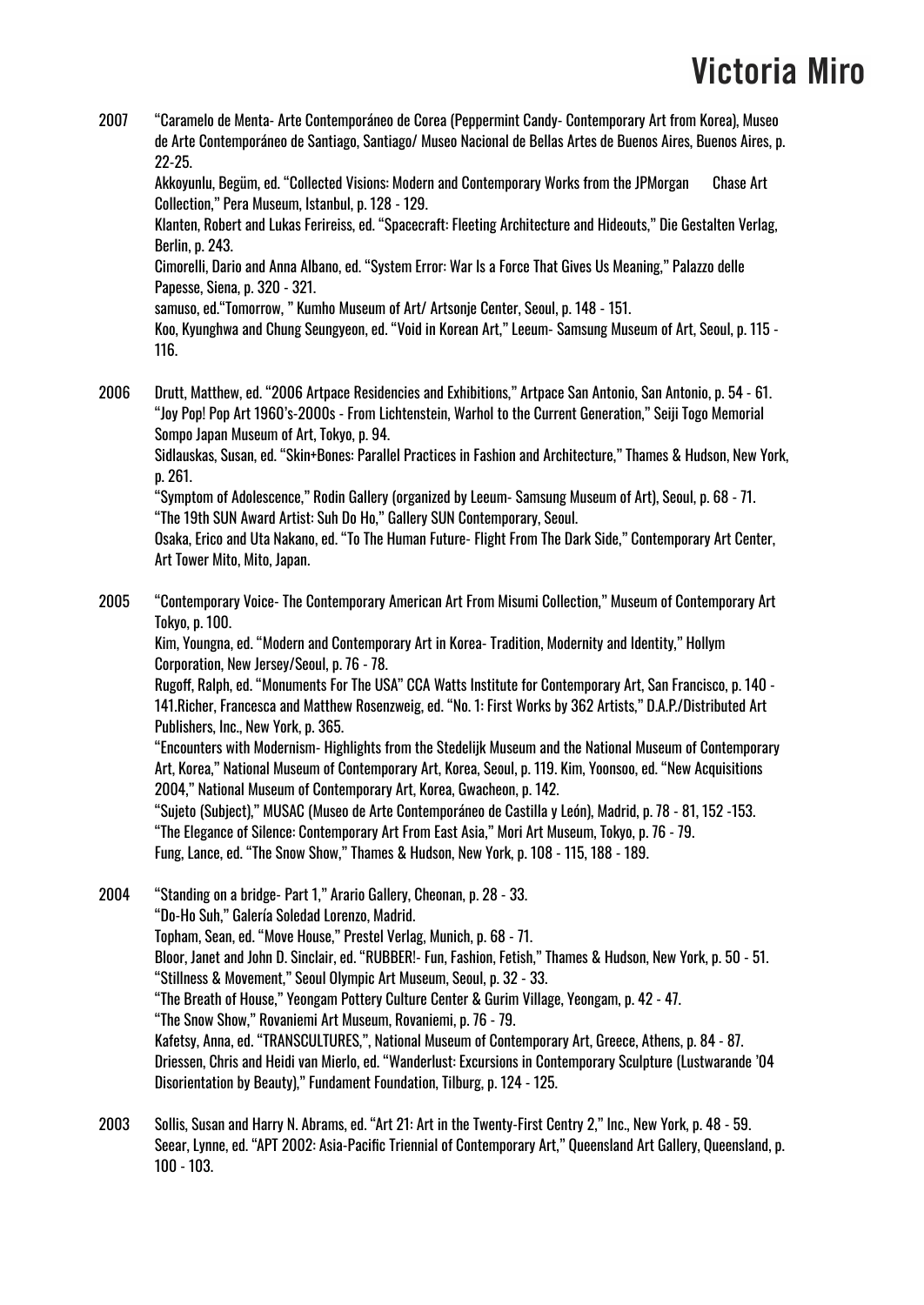Kim, Sunjung and Kyunghwa Ahn, ed. "Do-Ho Suh," Artsonje Center, Seoul. "Hermès Korea Missulsang," Artsonje Center, Seoul, p. 17 - 37. Ferguson, Deanna, ed."Home and Away," Vancouver Art Gallery, Vancouver, p. 13 - 20. Yohn, Tim, ed. "Living Inside the Grid," New Museum of Contemporary Art, New York, p. 122 - 125. Sigsen, Judith A., ed. "On the Wall- Contemporary Wallpaper," The RISD Museum, Providence 2003/ The Fabric Workshop and Museum, Philadelphia. "Undomesicated Interiors," Smith College Museum of Art, Northampton, p. 52 - 57, 72 - 74.

2002 Yumiko, Miki and Uegaki Yumiko, ed. "Constructed Fabric," Kobe Fashion Museum, Kobe, p. 50 -51. "Do-Ho Suh," Serpentine Gallery, London 2002/ Seattle Art Museum and Seattle Asian Art Museum, Seattle. Thompson, Deborah and Emma Reichert, ed. "Sculptura 02- International Art in Public Spaces," Falkenberg, p. 134 - 141. McDonald, Ewen, ed. "(The World May Be) Fantastic," 2002 Biennale of Sydney, Sydney, p. 209 - 212. Hiromoto, Nobuyuki, Yoshimi Chinzei, and Atsuko Takeuchi, ed. "We Love Painting- The Contemporary American

Art from Misumi Collection," Museum of Contemporary Art, Tokyo, p. 168 - 170.

2001 Szeemann, Harald, Cecilia Liveriero Lavelli, and Lara Facco, ed. "49. Esposizione Internationale d'Arte," Venice Biennale, The 49th International Art Exhibition, Arsenale, Venice, p. 156 - 157. "Do-Ho Suh," Venice Biennale, The 49th International Art Exhibition, Korean Pavilion (with Michael Joo), Venice. Nusser, Uta, ed. "LUNAPARK- Contemporary Art from Korea," Württembergischer Kunstverein Stuttgart, Stuttgart, p. 26 - 31.Reiner, Randi and Phil Tinari, ed. "Made in Asia? (Student-curated Exhibition XII)," Duke University Museum of Art, Durham, p. 48 - 49. Mami, Kataoka, ed. "My Home Is Yours/ Your Home Is Mine," Tokyo Opera City Art Gallery, Tokyo, Volume 1: Draft, p. 89 - 93, Volume 2: Action, p. 36 - 38. Koch, Polly, ed. "Subject Plural: Crowds in Contemporary Art," Contemporary Art Museum, Houston, Houston, TX, p. 70 - 75. Bonami, Francesco, Maria Luisa Frisa, and Stefano Tonchi, ed. "UNIFORM. Order And Disorder," Stazione Leopolda, Florence, p. 314 - 315. Reiner, Randi and Tinari, Phil,"Made in Asia?," Duke University Museum of Art, Durham, North Carolina. 2000 "Currents in Korean Contemporary Art," Taipei Fine Arts Museum, Taipei/ Hong Kong Arts Center, Hong Kong, p. 58 - 63.

"Greater New York- New Art in New York Now," P.S.1 Contemporary Art Center, Long Island City. Kim, Sun-Jung, ed."KOREAMERICAKOREA," Artsonje Center, Seoul, p. 31 - 35. "My Home Is Yours, Your Home Is Mine," Roding Gallery (Samsung Museum), Seoul, p. 172 - 187.

- 1999 "PECAMBU- A Planetary Replay for the World Town of Sao Paulo," Oficina Cultural Oswald de Andreade
- 1998 "Electronically Yours," Tokyo Metropolitan Museum of Photography, Tokyo, p. 26.
- 1997 Yoshiyuki, Irie and Higuchi Masaki, ed."Promenade in Asia- Part 2 Speed," Shiseido Gallery, Tokyo, pp 53-99. Rindler, Robert, ed. "Techno-Seduction," The Cooper Union for the Advancement of Science & Art, New York, p. 49.
- 1995 "6 Artists Now," Gallery Hyundai, Seoul, p. 47 53.

1990 Korean Contemporary Painting Exhibition, exh. cat. Ho-Am Gallery, Seoul 1990, pp 36-37. "Light from the East II," Kiev City Museum, Kiev, p. 61, 77. "Seoul Print '90 Invitational Exhibition," Shinsegae Art Gallery, Seoul, p. 52 - 53. "Exploration and Experiment," Seoul Gallery, Seoul, p. 16, 33. "The 5th Exhibition of Logos & Pathos," Kwanhoon Gallery, Seoul, p. 22 - 23.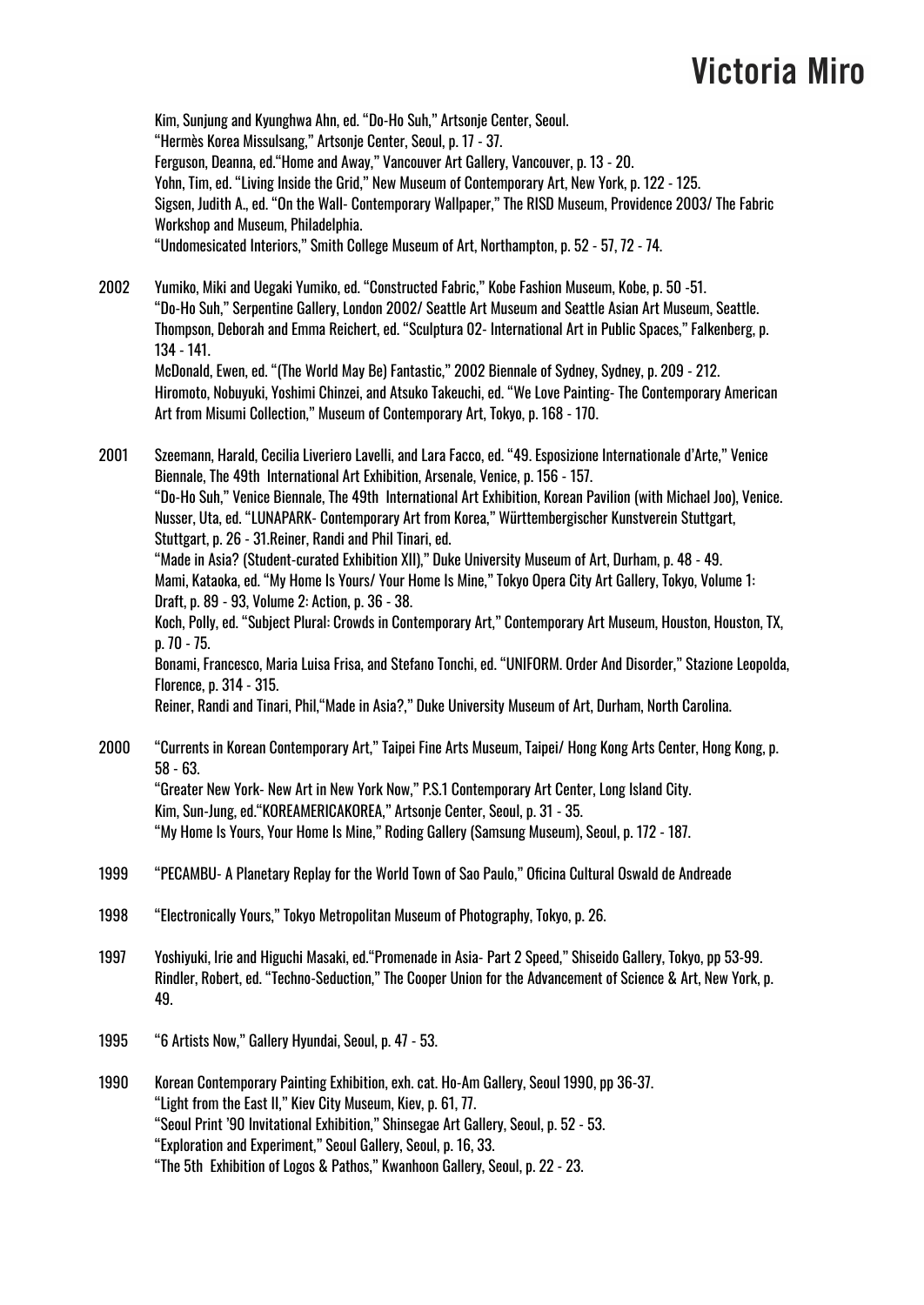"The Grouping Youth '90," The National Museum of Contemporary Art, Korea, Gwacheon, p. 38 - 39. "Seoul, March of 1990, 17 Artists," Kwanhoon Gallery, Seoul, p. 6. "Image of our era- Korean Paintings in 1990s," Gallery Hyundai, Seoul, p. 30 - 31.

- 1989 "Suh, Do-Ho", (São Paulo: 20th São Paulo International Biennial, 1989)
- 1988 "Korean Contemporary Painting Exhibition- New Vision: Ink and Color Paintings," (Seoul: Ho-Am Gallery, 1988) p. 99.
- 1987 "Leaders of 1980s Korean Painting," (Seoul: The Third Art Museum, 1987) p. 6 7. "Vibrant New Generation," (Seoul: Gallery Yeh, 1987) p. 7.
- 1986 "The Third Generation of Korean Painting," (Seoul: The Third Art Museum, 1986) p. 9.
- 1982 "The First Print Media Group Show," (Seoul: Growrich Gallery, 1982), p. 10.

#### **Public Collections**

21st Century Museum of Contemporary Art, Kanazawa, Japan Albright-Knox Art Gallery, Buffalo, NY, USA Art, Design & Architecture Museum, UC Santa Barbara, Santa Barbara, CA, USA Art Gallery of Ontario, Canada Artsonje Center, Seoul, South Korea The Ackland Art Museum, Chapel Hill, NC, USA Baltimore Museum of Art, MD, USA Bard College Museum, Annandale-on Hudson, NY, USA Brooklyn Museum of Art, Brooklyn, NY, USA Center for Creative Photography, The University of Arizona, Tucson, AZ, USA Chazen Museum of Art, University of Wisconsin, Madison, MI, USA Colgate University, Hamilton, NY, USA Columbus Museum of Art, Columbus, OH, USA Duke University Museum of Art, Durham, NC, USA The Fabric Workshop and Museum, Philadelphia, PA, USA FENIX Museum of Migration, Rotterdam, The Netherlands Frances Lehman Loeb Art Center, Vassar College, Poughkeepsie, NY, USA Freer Gallery of Art & Arthur M. Sackler Gallery, Washington, DC, USA The Garage Museum of Contemporary Art, Moscow, Russia Guggenheim Abu Dhabi, United Arab Emirates Gwangju Biennale Foundation, Gwangju, South Korea Hammer Museum, Los Angeles, CA, USA Honolulu Academy of Art, Honolulu, Hawaii Hood Museum of Art, Dartmouth College, Hanover, NH, USA Indianapolis Museum of Art, Indianapolis, IN, USA The Israel Museum, Jerusalem, Israel Jut Art Museum, Taipei, Taiwan Leeum, Samsung Museum of Art, Seoul, South Korea Linda Pace Foundation, San Antonio, TX, USA Los Angeles County Museum of Art, CA, USA Mori Art Museum, Tokyo, Japan Museo de Arte Contemporáneo de Castilla y León, Spain